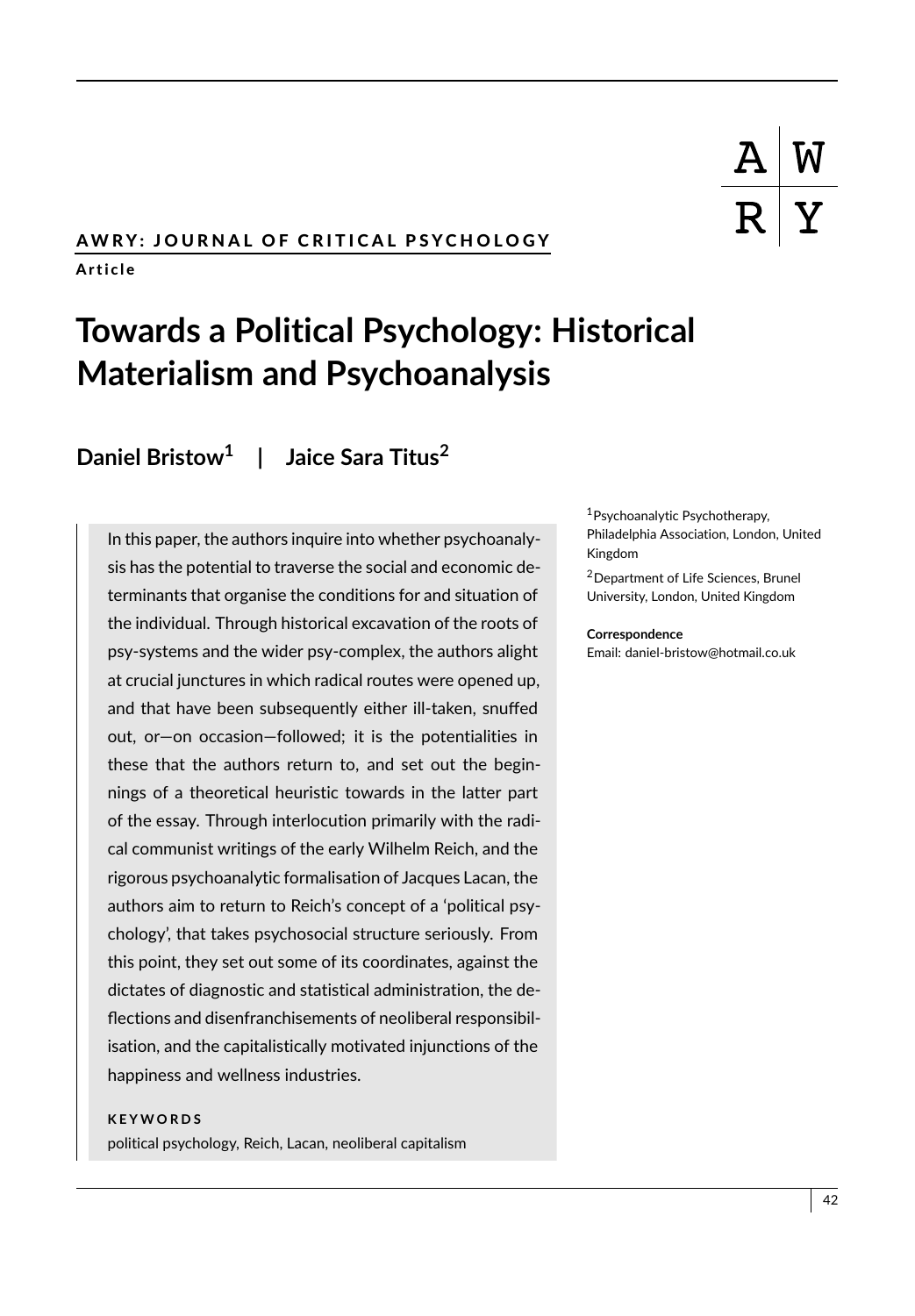*The increasingly intentional undertakings of a technocracy, the psychological standardization of unemployed subjects, the entering into the framework of existent society head bowed beneath the psychologist's standard.*

*I say that the meaning of Freud's discovery is in radical opposition to all this.*

*Jacques Lacan [1](#page-1-0)*

### **1** | **POLITICS & PSYCHOLOGY**

In 1906, Leon Trotsky—Marxist political theoretician and a key architect of the 1917 Russian revolution; later Soviet Minister, then vilified, expelled, and finally executed exile from the bureaucratic regime—gave a critical estimation of the field of psychology, at its intersection with a socialist horizon. This was made in the context of surveying the revolutionary struggles that took place in Russia in 1905, and during a heyday of advances in psychological theory and practice at the beginning of the twentieth century. In his stating in *Results and Prospects* [\(2007b\)](#page-19-0) that "socialism does not aim at creating a socialist psychology as a prerequisite to socialism but at creating socialist conditions of life as a prerequisite to socialist psychology" (p.80), Trotsky's comment gets at the nub of recurrent political sticking-points that have time and again challenged and interrogated the bases on which psychological practices have been built, and the ethe to which psychological services have been tethered.

We must pay mind to how precise Trotsky is being in his statement, and to what he is identifying, and how his thought develops subsequently. Here, for Trotsky, the aim—and its task—is that of socialism, not that of psychology, and it is to this revolutionary cause and its construction that he was of course devoted. Furthermore, the psychology to which he refers is more that of *the way of the mind*—or *the way the mind would come to be*; in the socially and 'psychophysically' new type of person under socialism, whom he postulated in *Literature and Revolution* (1924; see Trotsky, [1991,](#page-19-1) p.281), for example—than psychology as a scientific discipline, which he is implicitly critiquing as something unable to bring about a socialist psychology in the former sense, in and of itself.

Nevertheless, there are here dialectical interrelations, and what get raised in them are key questions as to the place, position, and role, of psychology, socially; that is, within societies dominated and riven by capitalist orders—or, rather, capitalist disorder—and in relation to the world-historical foundations, and founding acts, of psychological frameworks and theses: the question as to whether such are paradigmatically rooted in individualism, and what—in the old (but not dead) language—would be referred to as *bourgeois mentality* (preservative of the old order); or whether they grow out of social milieux that necessitate and constitute both the provision of types of care for persons suffering mental distress and the immanence of critiques of structures and processes of alienation, and expropriation, oppression, and exploitation, that affect people under capitalist systems. In sum; whether they are—or can be—for, or put in the service of, social movements and strivings for equity and equality in all its forms, or are somehow inherently in opposition to this. Arguments have come down on both sides, and the one that will be made here is that a dialecticalpsychoanalytic conceptualisation of psychology is the one needed to take psychology to task for the assumptions and pretensions it's built on, so as to properly democratise its work, its internal and external workings, and its processes of working-through. Through such analysis, old paths might be broken, dormant potentials reawakened, and new routes opened up.

This will be commenced in this essay in two ways: primarily historically, and theoretically: charting the course of histories—and historiographies—of the internments and treatments of madness, of mental health provisioning, of the psy-complexes, and their systems and apparatuses; and tracking developments in psychoanalysis, focussing on

<span id="page-1-0"></span><sup>1</sup>See Lacan, [1990,](#page-18-0) p.83.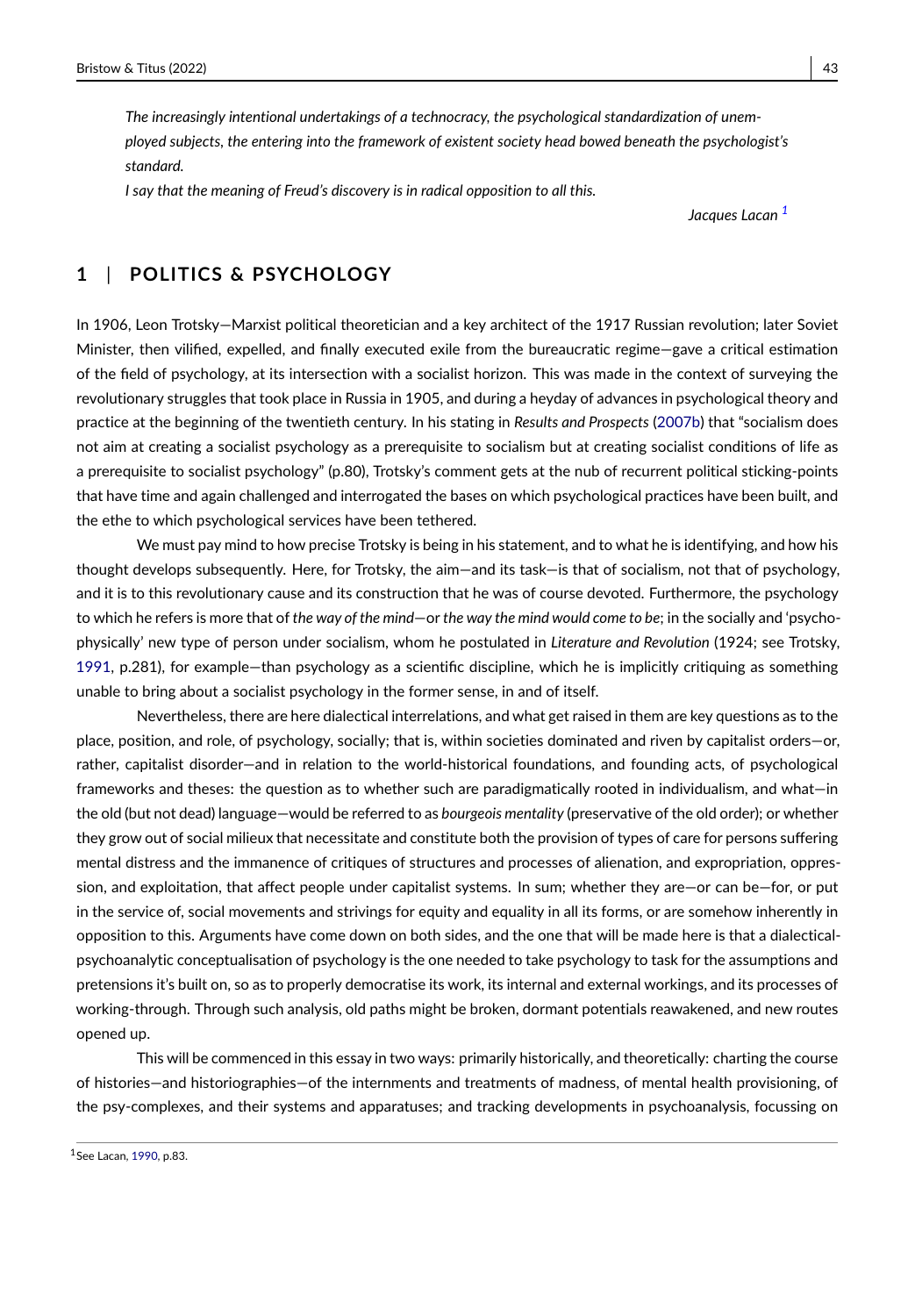Wilhelm Reich and on Jacques Lacan, through whom we return inevitably to Sigmund Freud, and excavating from these researches moves made, and that can be resumed, from technocratic psychological standardisation that imports ideological frameworks from capitalist society into the armouries of clinical settings—to paraphrase the Lacan of our epigraph—towards a political psychology, which Reich lays out a groundwork for in *The Mass Psychology of Fascism* (1933/1942):

*To the vulgar Marxist, psychology is a metaphysical system pure and simple, and he draws no distinction whatever between the metaphysical character of reactionary psychology and the basic elements of psychology, which were furnished by revolutionary psychological research and which it is our task to develop. The vulgar Marxist simply negates, instead of offering constructive criticism, and feels himself to be a 'materialist' when he rejects facts such as 'drive', 'need' or 'inner process', as being 'idealistic'. The result is that he gets into serious difficulties and meets with one failure after another[.] That political reaction is never at a loss to find a way out of a difficult situation, that an acute economic crisis can lead to barbarism as well as it can lead to social freedom, must remain for him a book with seven seals. Instead of allowing his thoughts and acts to issue from social reality, he transposes reality in his fantasy in such a way as to make it correspond to his wishes.*

*Our political psychology can be nothing other than an investigation of this 'subjective factor of history', of the character structure of man in a given epoch and of the ideological structure of society that it forms. Unlike reactionary psychology and psychologistic economy, it does not try to lord it over Marxist sociology by throwing 'psychological conceptions' of social processes in its teeth, but gives it its proper due as that which deduces consciousness from existence (Reich, [1975a,](#page-19-2) pp.49-50).*

These insights didn't pass Trotsky by, either, who firms them up, in his reflections—which became increasingly psychoanalytically informed in his later years, and in this instance are presented with a strikingly Reichian dynamism—made contemporaneously, in 1934, that also concern the rise of fascism:

*that of course, "existence determines consciousness." But that does not at all mean a mechanical and direct dependence of consciousness upon external circumstances. Existence refracts itself in consciousness according to the laws of consciousness. One and the same objective fact may have a different, sometimes an opposite, political effect, depending upon the general situation and preceding events. [. . .] The economic crisis can hasten the revolutionary explosion, and that has happened more than once in history; but crashing down upon the proletariat after a heavy political defeat, the crisis can only aggravate the process of decomposition (Trotsky, [2011,](#page-19-3) p.35).[2](#page-2-0)*

Thus, the centrality of the dialectic to the great historian's methodology is continually reconfirmed.

Initially herein, through surveying psychological developments—professional, personal; clinical, mass; social, domestic—through a historical-materialist method, we might also uncover the peculiarly psychoanalytic potential that Trotsky alludes to in the complement to *Results and Prospects, The Permanent Revolution* (1930): that "what might appear as the most useless raking up of long-extinct disputes usually satisfies some *unconscious* social requirement of the day, a requirement which, in itself, does not follow the line of old disputes" (Trotsky, [2007a,](#page-19-4) p.143, our emphasis).

<span id="page-2-0"></span><sup>2</sup>Trotsky 'use[s] the language of psychoanalysis', for example, in *Literature and Revolution* [\(1991,](#page-19-1) p.259) in an analysis how market competition would be 'sublimated' in Socialist society. In 1922, he wrote to the famous, and domineering physiologist Ivan Pavlov, disrecommending the suppression of psychoanalysis under Stalinist orders, as is recounted by Deutscher [\(2003,](#page-17-0) p.148).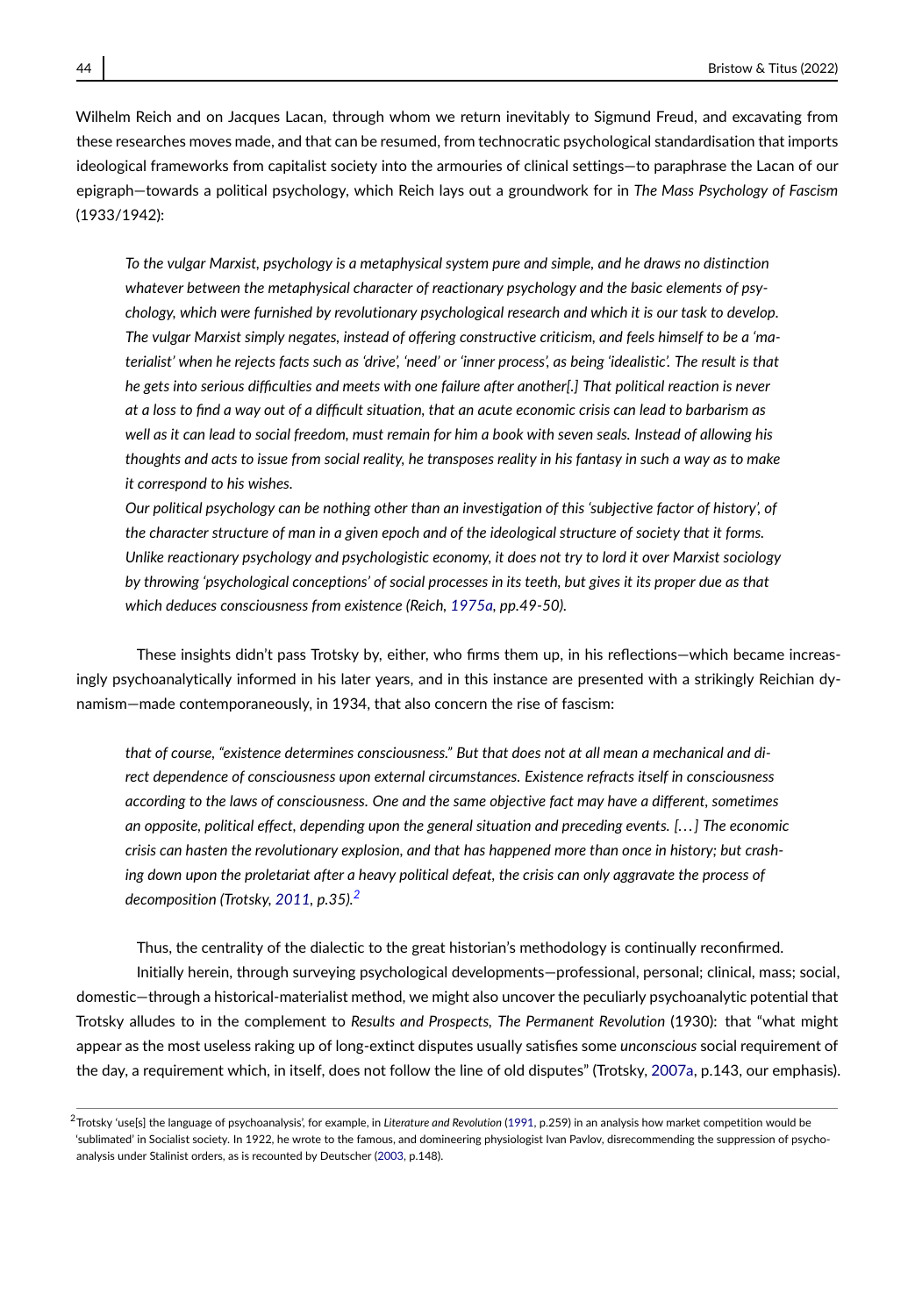## **2** | **ROTTEN ROOTS**

Trotsky's focus turned from the psychology of his nation to a concern more general, and international, in scope. It is beyond the remit of this essay to give a comprehensive and complete potted history of the development of psychology on a global scale; however, we will endeavour to look to key events and texts that historicise the rise of psychology as a discipline (and punishment), to give a loose outline.

In his original preface to the 1961 first edition of *History of Madness (Folie et Déraison: Histoire de la folie á l'âge classique)*, Michel Foucault highlights two events in French history that signal a discursive psychological shift, in which the "exchange between madness and reason modifies its language, in a radical manner: in 1657, the founding of the Hôpital Général, and the Great Confinement of the poor; and in 1794, the liberation of the mad in chains at Bicêtre" (Foucault, [2009,](#page-17-1) p.xxxiii). What he aims to archaeologically uncover between these two events is a structure that "explains the passage from the medieval and humanist experience of madness to the experience that is our own, which confines madness in mental illness" (ibid.). "This structure", he asserts, "is neither that of drama nor of knowledge; it is the point at which history freezes, in the tragic mode that both founds it and calls it into question" (ibid. p.xxxiv). We find ourselves (still) in this history—tragically founded and called into question by this structural unificatory/separatoriness—which confines madness in mental illness, and stratifies the multifarious experiences of being, classified as 'madness' or 'mental illness', through its multiform instances of pathologisation, medicalisation, institutionalisation, pharmaceuticalisation, 'responsibilisation', treatment, and quarantine; all of which we will touch on in laying out something of a historical overview of particular roots of societal responses to mental distress in this and the subsequent sections.<sup>[3](#page-3-0)</sup> That is, we will try to learn similarly of the passages of dis/continuity between instantiations of mental health and illness discourse and its associated practices.

In the Anglophone world, roots of what is traditionally known as madness can be found in religious texts and biblical exegesis, in which motifs pertaining to beliefs that some people are possessed by demons are present. The theme of such madness is peppered throughout the work of the English cleric and founder of Methodism, John Wesley, for example. In his journal entry for Monday 3 September 1739, Wesley describes delivering a woman of a demon that was supposedly inside of her, through prayer: "we had scarce begun, when the enemy began to tear her, so that she screamed out, as in the pangs of death: but his time was short; for within a quarter of an hour she was full of the "peace that passeth all understanding" (Wesley, [1829,](#page-19-5) p.223). The pervasive belief that something *alien*—demons, madness—gets inside of people, and was something that needed to be exorcised for peace to return, used to be commonplace. Madness here is not something that reflects societal pressures, or alienation itself; rather, it centers the 'weak' human being, who is contaminated by delusions, or phantom death pangs; and it is a ritualistic, theatrical process (with undertones of what is now referred to as therapeutic suggestion) that is relied on for deliverance.

Alongside demonic possession and exorcism amongst the pious, historian of Anglo-American psychiatry, Andrew Scull—in *Decarceration: Community Treatment and the Deviant* (1977)—emphasises that modern distinct groups such as the poor, the criminal, and the sick were lumped together in the medieval period and were largely the responsibility of the community or the family. With the advent of industrial capitalism, however, the family unit became increasingly incapable of bearing the responsibility for those who were unable to work; indeed, with the sharp exploitation of labour, and the regular swing of the economy into periods of slump, families faced existential crises in maintaining themselves much of the time. Thus, during the eighteenth century, previous practices of care were forsaken and, in their place, came forms of institutionalisation, specifically workhouses, almshouses, and houses of industry and correction, consisting of mixed populations. In *Social Order/Mental Disorder* [\(1989\)](#page-19-6), Scull has argued that

<span id="page-3-0"></span><sup>3</sup>For the excavation of the concept of the unificatory/separatory principle—or principle of *enverity*—from the annals of structuralist thought, see Bristow, [2021;](#page-16-0) a work in the mode of dialectical materialism, only properly offset and complemented by the present essay, in the historical materialist mode.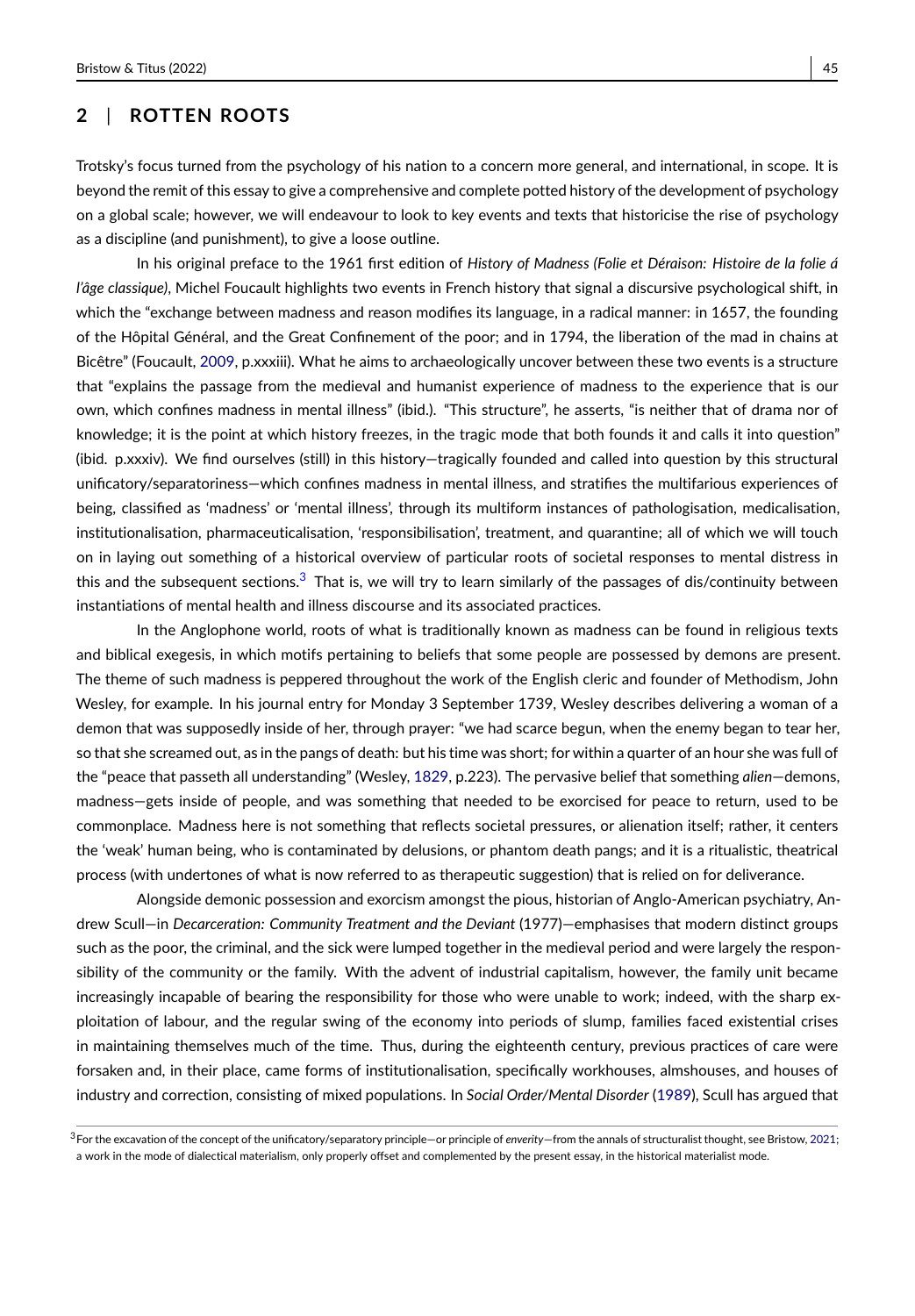this shift from the family—and the lumping together of various strata of people—to the segregation of madness from other 'deviances' was due to the "direct and indirect effects of the advent of a mature capitalist market economy and the associated ever more thoroughgoing commercialization of existence" (Scull, [1989,](#page-19-6) p.216).

Underwriting this rise over the course of the industrialisation period was the Atlantic slave trade, from which arose so many pseudoscientific demarcations to fuel a racist psychological scientism that aimed at proving the inferiority of black people and justifying the condemnation of them to their enforced conditions of slavery. From this epoch that lasted from the sixteenth to the nineteenth centuries, we may give two examples of psychological assessment that highlight the ramping up of attempts at the legitimisation of racialisation prior to abolition: in 1773, Phillis Wheatley's *Poems* was published in Britain, prefaced by documents that proved that she had written the contents. As Vincent Carretta writes: "Boston publishers had declined the opportunity" to put her book out, "doubting that an Afro-British slave who had been brought to America at the age of eight was capable of writing poetry that contained classical allusions. Wheatley was brought to London in 1773. Phillis carried with her a letter from her master and the signed "attestation" by a group of Boston dignitaries who had examined her, certifying the authenticity of her poetry" (Carretta, [2004,](#page-17-2) p.68, n.1). The assessment eventually led to both the publication and Wheatley's manumission. The racist doubts and assumptions on which it was based girded the very architectonic that pardoned the inhumanity of the slave trade and, almost a century later, would (in)famously find their apogee in the figure of Samuel A. Cartwright who in 1851 coined the term 'drapetomania' to describe the supposed mental 'condition' or 'disorder' which caused slaves to run away from their servitude; alongside this—as George Yancy highlights in *Black Bodies, White Gazes* [\(2017\)](#page-19-7)—the "white Louisiana doctor [...] claimed that some work habits of Negroes were the direct result of what he termed *Dysaesthesia Aethiopica*, or 'rascality', a 'disease' (literally 'Ethiopian illness'), which he postulated led to poor habits in labour and work ethos amongst slaves (Yancy, [2017,](#page-19-7) 118). Alongside the notorious physico-psychological "tortures, murder, and every other imaginable barbarity and iniquity [which we]re practised upon the poor slaves with impunity"—as Olaudah Equiano described them in the 1789 narrative of his life as a slave (Equiano, [2003,](#page-17-3) p.234)—the sanctional apparatuses of punishment, corporal and capital; incarceration; and psychologising pathologisation were in full swing; and their effects are still felt transgenerationally today (for their bearings on psychotherapeutic practice, see—for example—Thomas, [2013;](#page-19-8) George, [2016;](#page-18-1) Brooks, [2020\)](#page-17-4).

With industrialisation thus came the rise of medicalisation and institutionalisation in Britain. Demographically, in the period of burgeoning industrial capitalism, the lumped categories of 'deviants' began to go through processes of being separated out, from which, as Scull points out, a difficulty in managing the insane arose. It was around this time that the medical profession feigned an interest in lunacy, with doctors setting up their own madhouses or charity hospitals as ways to invest in an emerging and lucrative new business sector (see Scull, [1975,](#page-19-9) p.222). While only the most violent were considered insane in the eighteenth century, by the passing of the Lunacy Act in 1845, asylums were recognised as established institutions for those suffering from mental illness. Memoirist and historian Barbara Taylor writes that asylums got so overcrowded that,

*pauper lunatics crowded in from the workhouses and wards "silted up" with the "chronically crazy". Moral treatment foundered under the combined pressures of overcrowding, "cheeseparing economies, overworked medical superintendents, untrained under-supervised nursing staff". By the late 1860s most asylums had reintroduced strait-jacketing and other physical restraints. By the end of the nineteenth century the curative confidence of the asylum pioneers had vanished entirely to be replaced by a hereditary determinism as gloomy as the decaying buildings housing the "degenerates" and the "defectives" that the lunatics had now become. Care collapsed into custodialism, as the mad were pronounced "tainted persons" and the asylums became their prisons (Taylor, [2014,](#page-19-10) p.110; quoted in Ferguson, [2017,](#page-17-5) p.31).*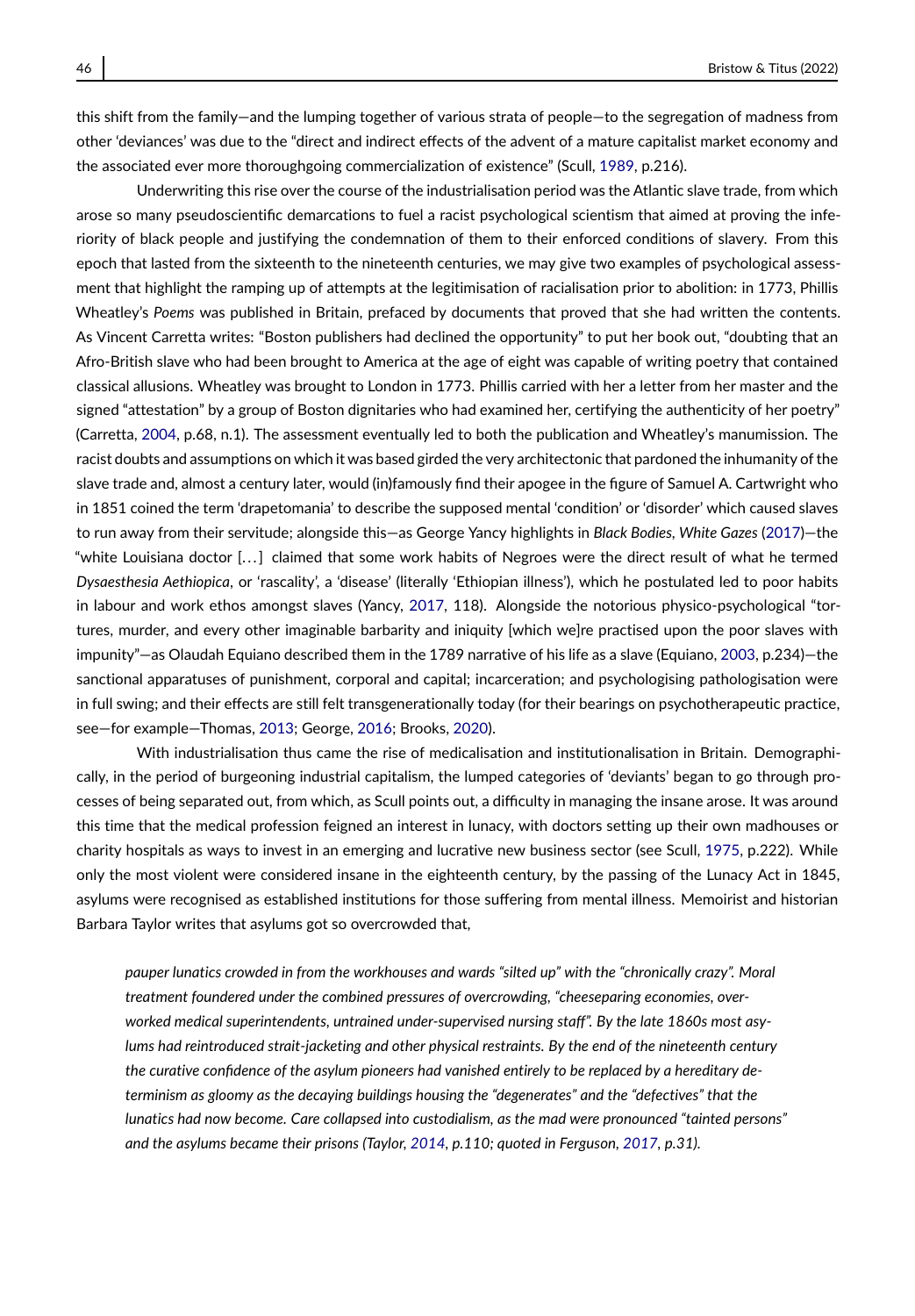Asylums acted as carceral institutions in which the poor and the deviant were stripped of their agency and barred from accessing society. Madness was socially, morally, and economically excluded; an unnatural phenomenon that had to be controlled and confined through asylums. The insane, which were a small proportion of the population, and once under the responsibility of the family or the community, were then transformed into a conglomerate condition that had to be institutionalised and had to be diagnosed by experts. The asylum was designed as an objective sanctuary for those who could not cope with the world. But what was it about the world that was painful enough to become an internalised tumult?

In the same year as the Lunacy Act was passed, Friedrich Engels published *The Condition of the Working Class in England* (1845), in which he connected the internal mental world to the social transformations taking place, particularly the impact of industrialisation on working people. Engels writes:

*All conceivable evils are heaped upon the heads of the poor. If the population of great cities is too dense in general, it is they in particular who are packed into the least space. As though the vitiated atmosphere of the streets were not enough, they are penned in dozens into single rooms, so that the air which they breathe at night in itself is enough to stifle them[.] They are supplied bad, tattered or rotten clothing, adulterated and indigestible food. They are exposed to the most exciting changes of mental condition, the most violent vibrations between hope and fear; they are hunted like game, and not permitted to attain peace of mind and quiet enjoyment of life. They are deprived of all enjoyments except that of sexual indulgence and drunkenness, are worked every day to the point of complete exhaustion of their mental and physical energies and are thus constantly spurred on in the only two enjoyments at their command. And if they surmount all this, they fall victims to want of work in a crisis when all the little is taken from them that had hitherto been vouchsafed to them (Engels, [1999,](#page-17-6) pp.108-109.).*

Engels clearly examples conditions in which prospects for mental health are severely lacking, and—without being overturned through struggle—completely unconducive for the emergence of a socialist psychology, in Trotsky's sense. The great conceit of the medico-psychological establishment was to reflect this outer tumult and turmoil inwardly, in effect blaming maligned classes for their inescapable material conditions, and reading into social symptoms an array of individual disorders, just as Cartwright had internalised the desire to flee oppression or to refuse forced labour as traits of the personal debilitation of slaves.

At the beginning of the twentieth century, a revolutionary period was inaugurated, politically and psychologically. Freud saw himself as something of a leading light in the latter, comparing the founding and findings of his science—that of psychoanalysis—to the Copernican and Darwinian upheavals that dislodged first the Earth from its conceptualisation as at the centre of the universe and secondly the human from its conceived centrality to the animal kingdom. Freud states that thereafter "human megalomania will have suffered its third and most wounding blow from the psychological research of the present time which seeks to prove to the ego that it is not even master in its own house, but must content itself with scanty information of what is going on unconsciously in its mind" (Freud, [2001b,](#page-17-7) p.285). This poignant deflation of the ego—that authority that has so long presided and projected itself over the psychological world, which it has surveyed and forced to submit to its totalising gaze, and which is always fighting to reassert its domination—came through the insistence on the unconscious. The practice of psychoanalysis—the operations of which are so clearly clinically detailed in Freud's collected *Papers on Technique* (1911-1915; see Freud, [2001g,](#page-17-8) pp.91-171)—is given a stunning, Lacanian-inflected modern description by Alenka Zupančič, which we will rely on here, in circumscribing the field of speech, language, and the synthesis of experience; the function of the analyst—as something like a vanishing mediator, and not the imposer of (diagnostic) truth-claims—and Reich's 'subjective factor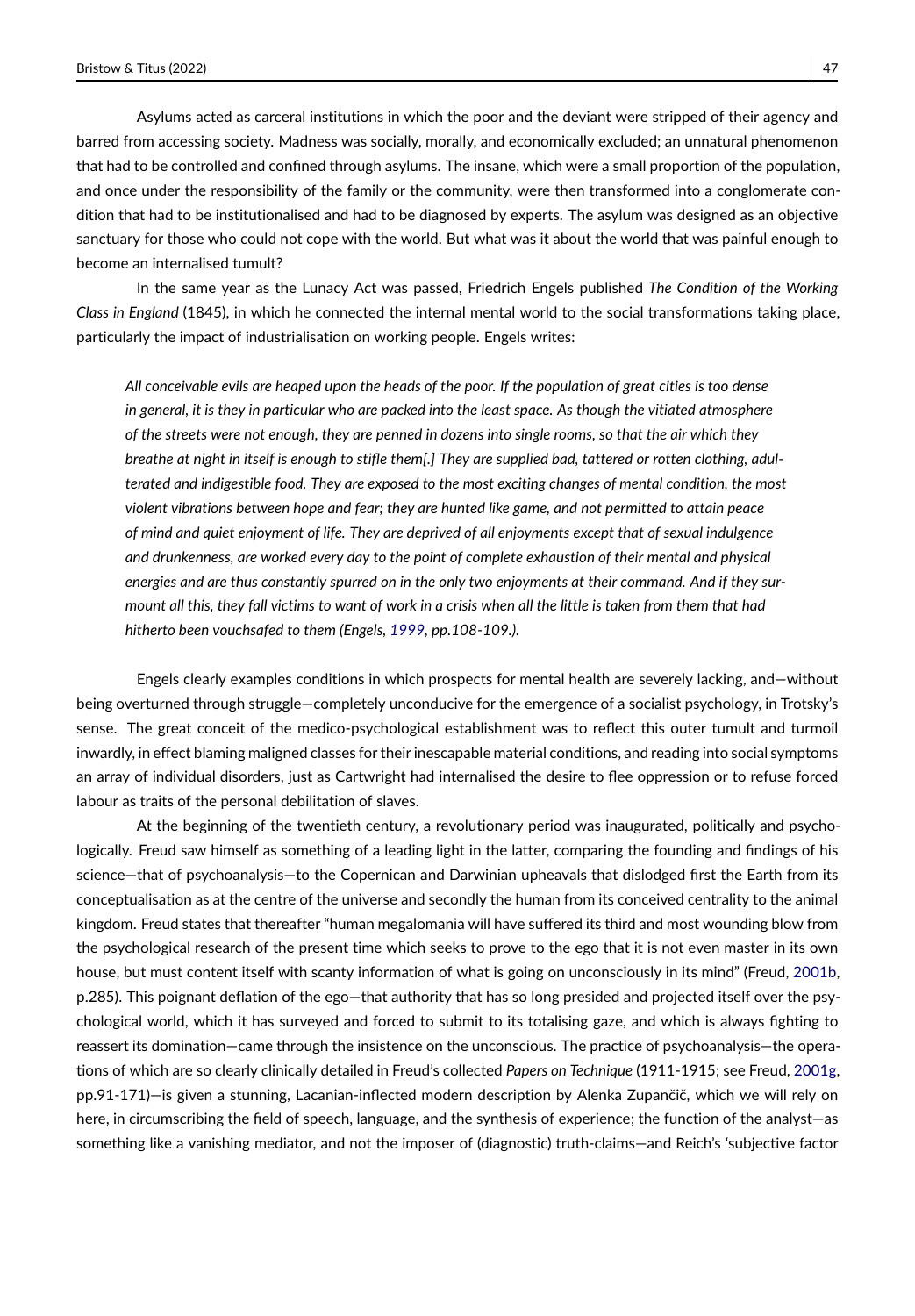of history' (the analysand's own, constituted as it is socio-politically), within the dialectic of knowledge and truth:

*At the moment of entry into analysis the subject is usually experiencing [...] a tragic, painful split between the way she perceives herself, her desires, and so on, and the unpleasant things that keep "happening" to her, and constitute the way things are "in reality." And the analyst is not—as is sometimes thought—the authority that simply refers the subject back to herself, pointing out how she is in fact responsible for what is systematically "happening" to her; the analyst is, rather and above all, the authority that has to give all this "happening" the time (and the space) to come to the subject. This could be one of the main reasons for the long duration of analysis, for the precipitation of knowledge does not really solve anything: we can come to know what there is to know quite soon in this process, yet this insight of knowledge is not enough; the work of analysis is also needed, the work that is not simply the work of analyzing (things), but much more the work of repetition, work as "entropy." In analysis, the subject very often rushes in different directions, each time expecting to find some salutary knowledge, some secret formula that will deliver her from her pain. And as a rule, she comes again and again, through all these different paths, to the same things, and knowledge that keeps repeating itself. The subject thus often goes along the same paths again and again. Yet this work, in all its entropy, is precisely not empty, it is not wasted time, it is what is needed for knowledge (that can be present from a very early stage) to come to the place of truth (Zupančič, [2008,](#page-19-11) p.18).*

In the early 1900s, Freud's psychoanalysis of the unconscious would provide coordinates for reimagining and restructuring psychology's place and practice in such ways in the new century, which itself would soon be beset by all sorts of troubles, causing all sorts of confusions and defections within the psychoanalytic field. Freud was particularly attuned to these in the cases of Alfred Adler and Carl Gustav Jung, whom he broke with and castigated for taking his theories and models of practice—which are not without faults and oversights in themselves; some that he ironed out and revised, some that remained, throughout his dynamic career—in pointedly conservative directions; downplaying or eliminating sexual aetiology, and deforming or doing away with the troublesome unconscious.

In 1936—on the occasion of Freud's eightieth birthday—Reich stressed, in a document of congratulation to the octogenarian, that, in reviewing the development of psychoanalysis, "all deviations from Freud's theory, without exception, are characterized by the *negation* of sexuality. With Jung, the libido became a meaningless, mystical allsoul concept, the best possible soil for the later 'Gleichschaltung' [literally 'coordination': the process of Nazification] in the Third Reich. Adler replaced sexuality by the will to power, Rank denied the existence of infantile sexuality" (Reich, [1975b,](#page-19-12) pp.223-224). What Reich was acutely keyed into had borne itself out with Jung in his proclamation made in 'The State of Psychotherapy Today' (1934) that "the "Aryan" unconscious has a higher potential than the Jewish", and his chastisement of Freud—himself Jewish—as not able to "understand the Germanic psyche any more than did his Germanic followers", after which he hails the rise of National Socialism (see Jung, [1964,](#page-18-2) p.172). Lame defences that he at the time became infected by overpowering antisemitic notions within the confected 'collective unconscious', for example, betray only the theoretical weakness of Jungianism and highlight its aptitude to renegadism, to a mystical racialism and essentialism that condemns individuals to determinative categories—and the fates that await these categories—overseen by forms of supremacism.

To characterise, determine, and collectivise the unconscious—based on race, sex, class, gender, etc.—that is, fundamentally, to *racialise* it, as Jung has here, is anathema to psychoanalysis proper. We assert with Reich that "our answer [to such must be] *scientific and rational*. It is based on the fact that masses of people are indeed incapable of freedom, but it does not – as racial mysticism does – look upon this incapacity as absolute, innate and eternal. It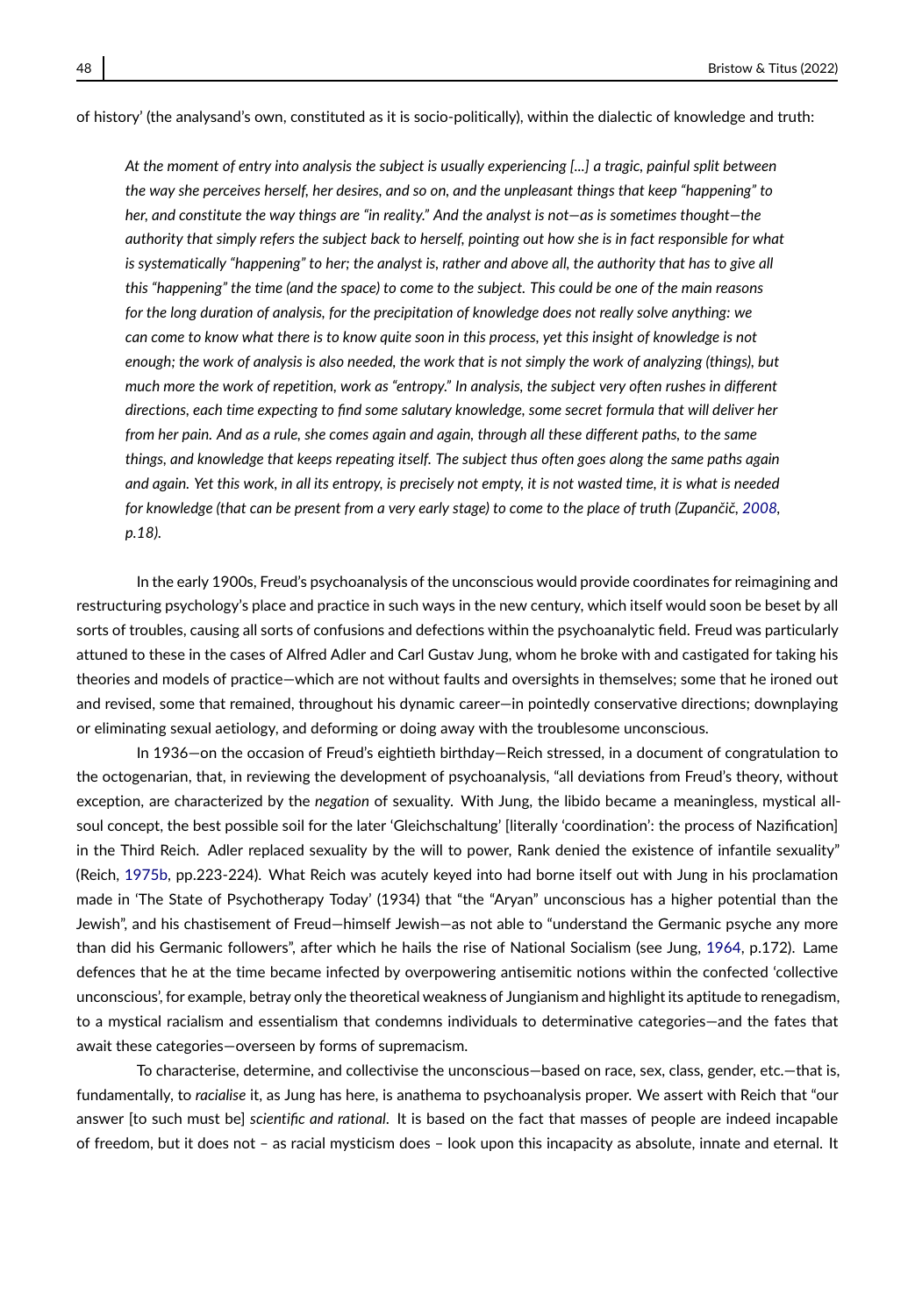regards this incapacity as the result of former social conditions of life and, therefore, as *changeable*" (Reich, [1975a,](#page-19-2) p.356). The 'racial mysticism' that Reich identifies is a wilful ideological obfuscation aimed squarely at the nuclei of mass neuroses formed under—and thus left seeking, replicatively—authoritarian (socio-familial) structures. Reich issued a powerful warning against its encroachment in a letter to the editorial management and advisory board of the International Psychoanalytic Publishers—which had cancelled contracting his book *Character Analysis*—on 17 March 1933:

*For a long time, political reaction has identified psychoanalysis with 'Kulturbolschewismus' ['cultural bolshevism'; the term used in a Nazi programme of cultural denunciation], and rightly so. The discoveries of psychoanalysis are diametrically opposed to the nationalistic ideology and threaten its existence. It makes absolutely no difference whether the representatives of psychoanalysis resort to one precautionary measure or another, whether they withdraw from scientific work, or whether they adapt it to present conditions. The sociological and cultural-political character of psychoanalysis cannot be eliminated from this world by any measure whatsoever. The nature of its discoveries (infantile sexuality, sexual repression, sexuality and religion) makes it the arch-enemy of political reaction. One may hide behind such illusory beliefs as a 'non-political' science: this will only harm scientific research, but will never prevent the ruling powers from sensing the dangers where indeed they are, and fighting them accordingly. (For example, the burning of Freud's books.) (Reich, [1975b,](#page-19-12) p.139).*

He ends the letter invoking "the working class and its allied intelligentsia which is now paying a heavy price in blood in the German Reich", and insisting that "Hitler's rule does not spell the end of the historical process. If ever the historical *raison d'être* of psychoanalysis and its sociological function was needed, the current phase of historical development must prove it" (ibid. p.140).

We must as psychoanalysts be absolute and resolute in our antiracism and antifascism, and in being so be able to distinguish between the structural, institutional, and the 'inherent', 'genetic'; in short, between structuralism and essentialism. To do so, we should return to Freud's radically dialectical and dynamic psychoanalysis, and to Reich's extraordinary period as a thinker of the social within it. Jung does not see a social category, but an *essential* category, and *individualises* its supposed universality *into* a person, making of it a *constitutional* factor and facet within them, traits of which prejudice in the theory are more than likely to return in the practice of treatment. What Frantz Fanon saw in Freud, and adds to—in a manner in tune with the early Reich—is in radical opposition to this archaism, and is where we take our instruction in returning to the radical routes opened up by the psychoanalytic intervention. As he writes in *Black Skin, White Masks* (1952):

*Reacting against the constitutionalizing trend at the end of the nineteenth century, Freud demanded that the individual factor be taken into account in psychoanalysis. He replaced the phylogenetic theory by an ontogenetic approach. We shall see that the alienation of the black man is not an individual question. Alongside phylogeny and ontogeny, there is also sociogeny[;] it is a question of sociodiagnostics (Fanon, [2021,](#page-17-9) p.xi).*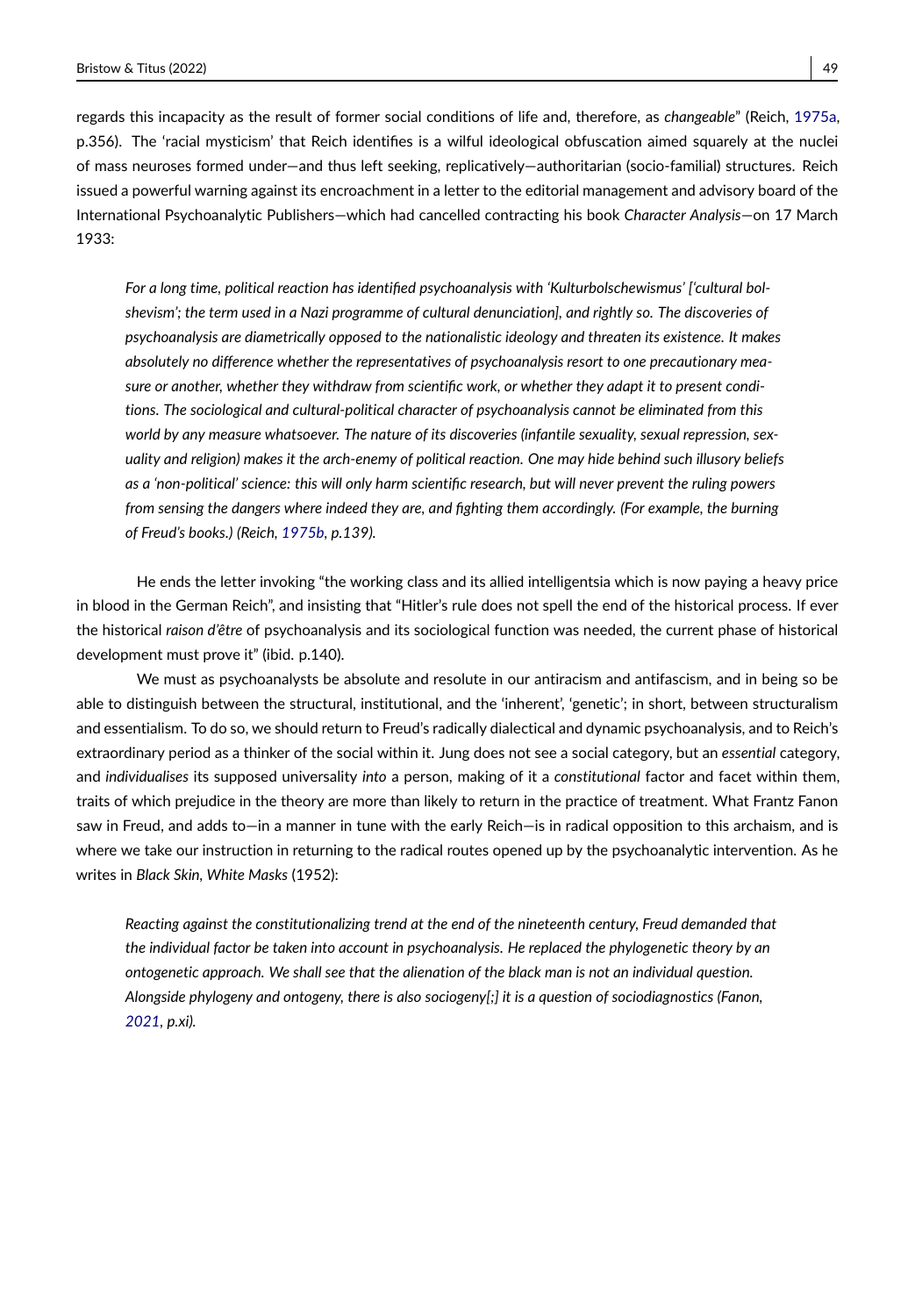### **3** | **RADICAL ROUTES**

*At some time or other the social conscience of society will awake and remind it that the poor man should have just as much right to assistance for his mind as he now has to the life-saving help offered by surgery. Sigmund Freud [4](#page-8-0)*

In 'Lines of Advance in Psycho-Analytic Therapy' (1919), Freud highlights that "our therapeutic activities are not very far-reaching. There are only a handful of us, and even by working very hard each one can devote himself in a year to only a small number of patients", and subsequently asks us to "assume that by some organization we succeeded in increasing our numbers to an extent sufficient for treating a considerable mass of the population", in which case he places an emphasis on the necessity that "such treatments will be free" (Freud, [2001f,](#page-17-10) p.166, p.167). This laid the groundwork for a tremendous upheaval of conservative ideas in the psychoanalytic field, and the implementation of the famous—and famously forgotten—free clinics, the Polikliniks (for the most significant study and history of which, see Danto, [2005\)](#page-17-11). As Patricia Gherovici points out in her introduction to the pathbreaking edited volume, *Psychoanalysis in the Barrios* (2019):

*Freud's social activism and his commitment to the treatment of the poor and the working classes have been erased not just from the collective memory but, most importantly, also from psychoanalytic history.* [...] About 20 clinics opened all over Europe, including Vienna, London, and Budapest. Other clinics fol*lowed in Zaghreb, Moscow, Frankfurt, New York, Trieste, and Paris. They were free of charge like the municipal schools and universities of Europe. Analysts at the time saw themselves as brokers of change – individual and social (Gherovici, [2019,](#page-18-3) p.5).*

James Strachey describes in his 1955 editor's introduction to Freud's paper 'On the Teaching of Psycho-Analysis in the Universities' (1919) how "there was then a considerable agitation among the medical students at Budapest for the inclusion of psycho-analysis in their medical curriculum. In March, 1919, when a Bolshevik government took temporary control in Hungary, [Sándor] Ferenczi was in fact installed as Professor of Psycho-Analysis at the University" (Strachey, 2001, p.170). Teeming political and psychological excitation was coinciding and coalescing in innovative and exhilarating ways in these times of social change, and between 1918 and 1938 the free Polikliniks and similar projects were set up, run, and administered by the likes of Max Eitingon, Eduard Hitschmann, Ernst Simmel, Ferenczi, "Erik Erikson, Erich Fromm, Karen Horney, Bruno Bettelheim, Alfred Adler, Melanie Klein, Anna Freud, Franz Alexander, Annie Reich, Wilhelm Reich, Edith Jacobson, Otto Fenichel, Helene Deutsch, Alice Bálint, Frieda Fromm-Reichmann, Hermann Nunberg, Rudolf Loewenstein, and Martin Grotjahn", as Elizabeth Danto enumerates, further commenting that "these were just some of the free clinic analysts who later fanned out across the Western world, some carrying the torch of progressivism and others burying it" (Danto, [2005,](#page-17-11) p.4).

Freud's outpatient centre, the Vienna Ambulatorium, was opened in May 1922, and Reich was installed as its deputy director. As Reich states, in 1927 he opened six free "clinics in Vienna where people came to receive advice once or twice a week. I had one, Annie Reich had one, Annie Angel had one, [Edmund] Bergler had one, and so on. To provide medical and educational help was its purpose" (Reich, [1975b,](#page-19-12) p.79). These operated under the Sex-Pol banner (which was the abbreviated name for the German Society for Proletarian Sexual Politics). As well as this, he inaugurated mobile clinics, which he ethnographically described in the foreword to the first edition of *The Imposition of Sexual Morality* (1932):

<span id="page-8-0"></span><sup>4</sup>See Freud, [2001f,](#page-17-10) p.167.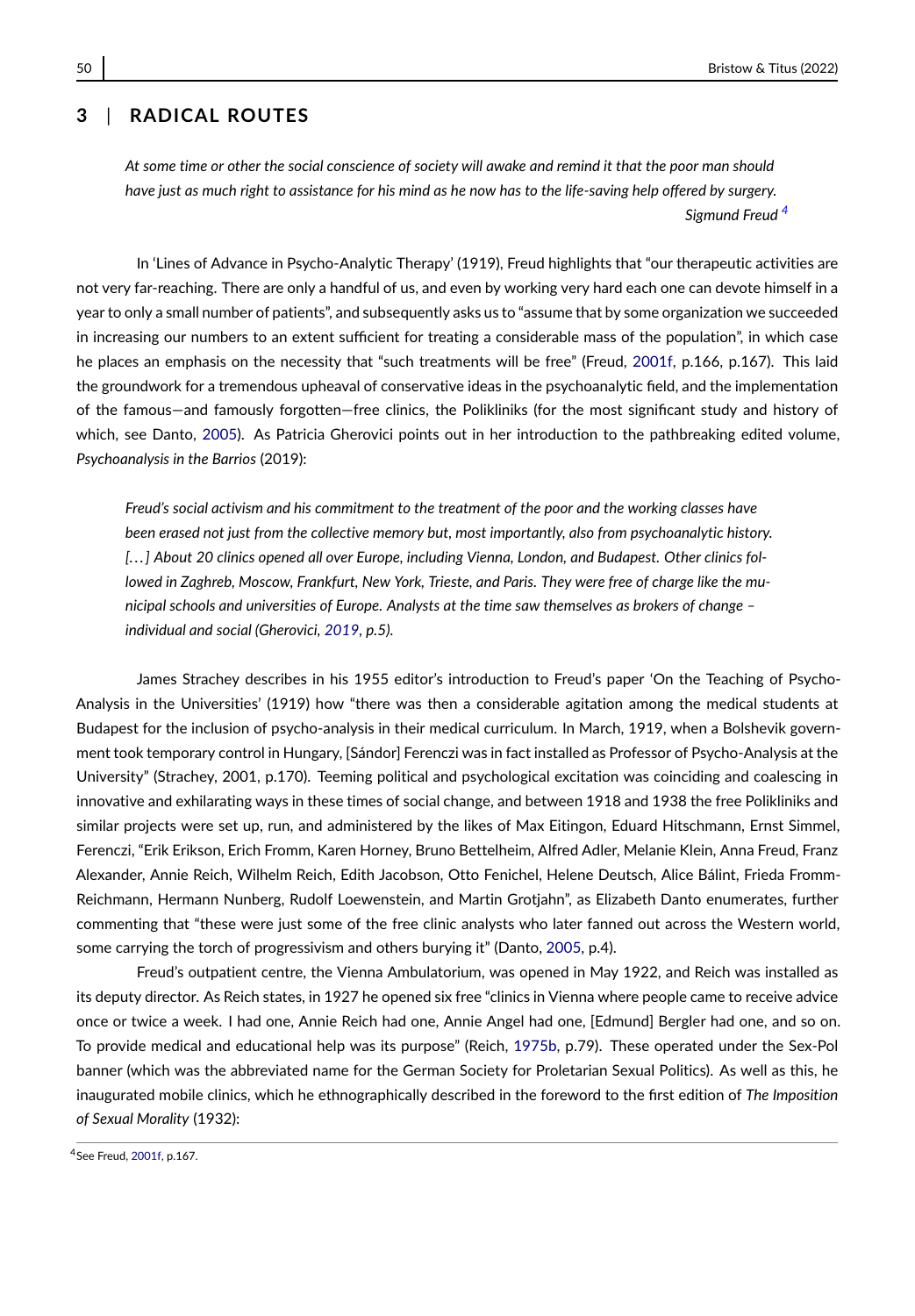*On the one hand, in the act of bringing mobile psychoanalytic clinics to factory and office workers for their treatment, the very different world of the proletariat was acknowledged to have existence. Their sexual and material lives were strikingly unlike the lives one had come to know through the treatment of wellpaying private patients. On the other hand, along with the unfamiliar attitudes toward sex, one noticed attitudes very much like those in the middle-class. Especially, the nature of the family-organized process of education was remarkable. Sexually and otherwise it reduced and shattered the working person just as it did the middle-class person (Reich, [2012b,](#page-19-13) p.95).*

In 1929, he and Annie Reich visited the Soviet Union on a lecture tour; to conduct research into innovations in the psycho-sexual field that were occurring in the region; and to connect with its various luminaries. Whilst the progressive socio-sexual and psychological legislation brought in after the revolution and under the leadership of V. I. Lenin was evidently beginning to recede under the recidivistic policies of J. V. Stalin, Reich took much from this experience, and, combined with later studies on the USSR, produced the remarkable report 'The Struggle for the "New Life" in the Soviet Union', which would come to make up the second part of his 1936 work known in English as *The Sexual Revolution*. This early document provides a valuable history of sexual and psychological struggles within times of social change in the twentieth century, and sustained interactions with works on these questions by political figures such as Lenin, Alexandra Kollontai, and Trotsky, alongside Soviet psychiatrists and psychologists. Further, in the Russian context, much is to be gleaned from Hannah Proctor's *Psychologies in Revolution* [\(2020\)](#page-18-4), charting the life and work of the neuropsychologist Alexander Luria within Soviet social history. After the revolution in China in 1949, the turbulent developments in psychology there are laid out in C. C. Ching's article 'Psychology in the People's Republic of China' (Ching, [1980\)](#page-17-12); and the Soviet trends it adopted, and departed from, in Zhipeng Gao's study of Chinese Pavlovianism [\(2015\)](#page-18-5). For an interesting study of the meeting grounds between pre- and post-revolutionary Cuba, in relation to psychology and sexual practices and mores, see Jessica Lambe's [\(2019\)](#page-18-6) *Visible Pleasure and Sex Policing*; and in the context of the German student socialist movement, Reimut Reiche's *Sexuality and Class Struggle* [\(1970\)](#page-19-14) should be consulted.

Reviewing the situation abroad in 1933, Freud himself offered qualified words that hint at some hope for civilisation, albeit tinted with his characteristic and increasing pessimism (over which—with its perceived pervasiveness in *Civilisation and Its Discontents* (1930), and the introduction of the death drive into psychoanalytic theory—the more optimistic Reich broke with him); and this at the time of the rise of the far right. Freud stated towards the end of his new introductory lectures: "at a time when the great nations announce that they expect salvation only from the maintenance of Christian piety, the revolution in Russia—in spite of all its disagreeable details—seems none the less like the message of a better future" (Freud, [2001e,](#page-17-13) p.181). He remained sceptical, however, insisting that:

*May it become possible for a new social order not only to put an end to the material need of the masses but also to give a hearing to the cultural demands of the individual[;] even then, to be sure, we will still have to struggle for an incalculable time with the difficulties which the untameable character of human nature presents to every kind of social community (ibid.).*

The questions opening up between Freud and Reich here; within the culture of the free clinics; in the age of burgeoning communism, and under the crushing rise of fascism—and these questions' implications—go to the heart of the continual attempts at clarification, and processes of forming a theory and practice through heuristics, that underwrite psychoanalysis. They imply necessary considerations that are strikingly similar to the concerns of social reproduction theory, which Tithi Bhattacharya outlines as raising,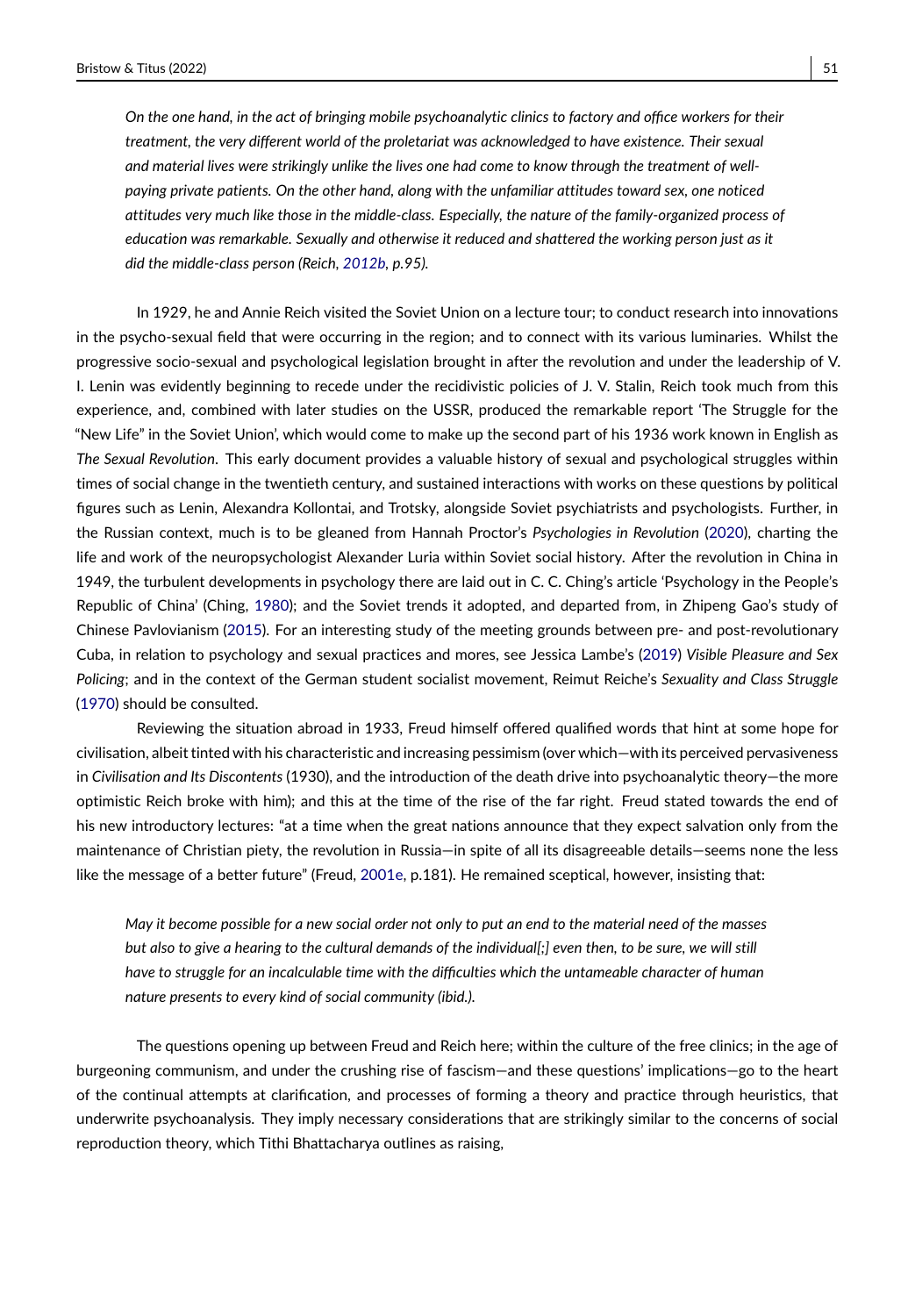*questions of who constitutes the global working class today in all its chaotic, multiethnic, multigendered, differently abled subjectivity: what it means to bind class struggle theoretically to the point of production alone, without considering the myriad social relations extending between workplaces, homes, schools, hospitals—a wider social whole, sustained and coproduced by human labor in contradictory yet constitutive ways[;] address[ing] the relationship between exploitation (normally tethered to class) and oppression (normally understood through gender, race, etc.) and reflect[ing] on whether this division adequately expresses the complications of an abstract level of analysis where we forge our conceptual equipment, and a concrete level of analysis, i.e., the historical reality where we apply those tools (Bhattacharya, [2017,](#page-16-1) p.3).*

Precisely this dialectical interplay between the *abstract* and the *concrete* is what keeps psychoanalysis animated, its forgetting being liable to tempt the fates of the abstract essentialisms discussed above—and that ruinously pervade psychological practices—or risk a concrete 'structurelessness' (rampant in so many antitheoretical psy-practices), which Ian Parker describes as being "the diagnosis of power that returns when it is simply wished away", highlighting that "lack of structure is the feeding ground for undemocratic and exclusionary politics", and envisaging "trying to find new ways of working that take that dialectic between structure and structurelessness seriously so that it may, in practice, be transcended" (Parker, [2017,](#page-18-7) p.212; p.215; p.216).

Against being a practice and theory based on *assumption*, but rather one that *learns* from the people to whom it attends, psychoanalysis can remain dynamic and dialectical, and avoid such egocentric presumptions as Gherovici delineates in *Psychoanalysis in the Barrios* as having littered the haughtier side of its history:

*It seems to me that the purported unsuitability of psychoanalysis for poor minority groups also exposes political conflicts, and that these have had important clinical consequences. The idea that psychoanalysis is not useful for dealing with the "real" problems of the poor is often based on the belief that only the "real world" can provide a solution to these problems and that this solution must be sought by political and economic means. This position reflects less a reality than a symptom of the dominant culture. It also reveals the opinion, even prejudice, that caregivers have vis-à-vis the minorities they care for. [. . .] Such a construction confuses the contingencies of situations created by poverty with a causal explanation relying on the psyche of the poor. It is a variation on the old truism: "If the poor are poor, it is because they deserve it." But it gets modified into: "If the poor are poor, it is because they desire it unconsciously." [. . .] Here one can see how a social tautology ("the poor are poor") has been transformed into a pseudo psychic determinism ("the poor want to be poor") (Gherovici, [2019](#page-18-3) pp.9-10).*

As Gherovici so astutely and consistently reminds us, psychoanalysis at all times needs to respond to the questions it is ever asked—and the prompts that it is given, and provocations that are made of it—by the "cultural barometer[s]" that are its analysands (Gherovici, [2017,](#page-18-8) p.94). (In this instance, Gherovici is centring the hysteric, the subject fundamental to the "hystory"—as Lacan has it (Lacan, [1981,](#page-18-9) p.vii)—of the formation of psychoanalysis, and from whom it learnt so many of its basic premises; although all other structural subjectivities can act equally barometrically, if nonetheless highlighting different aspects of the socius). This takes us back to Freud, and the fidelity he maintained to the event of psychoanalysis' formation in the treatment of hysteria, for whom the remembering, repeating, and working-through of which was always at the forefront, as its forgetting could lead to departures antithetical to the very ethics of psychoanalysis.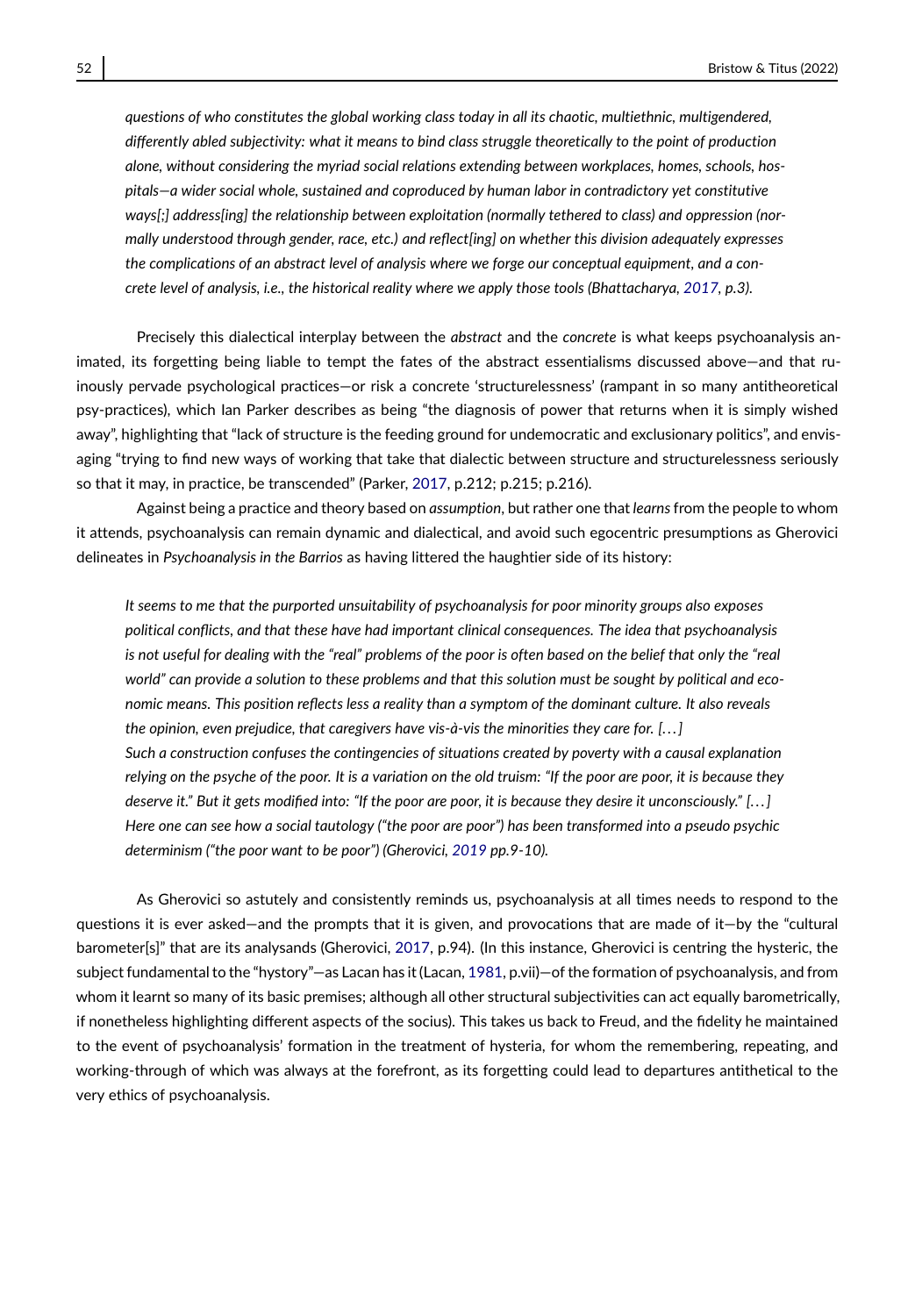## **4** | **OVER-RIPENED FRUITS**

What grew out from the radical routes opened up by the social movements in psychoanalysis would in many instances wither; or be overripened into models and theories far removed from their progressive flourishings, to be co-opted again by biomedical and institutionalising systems; or, indeed, become usurped by politically reactionary movements. Freud escaped Nazi persecution to London. What remained by then of the Polikliniks became Nazified. As Danto recounts: "the new regime [. . . ] secured the Poliklinik's psychoanalytic library for themselves[.] Freud's publications were locked up in a "poison cupboard" and replaced with handpicked authors including, as [Matthias] Göring exclaimed, "to our joy also C. G. Jung" (Danto, [2005,](#page-17-11) p.301). In the end, the "Nazis used the Poliklinik itself to rid Germany of social influences they considered degenerate, modern, Jewish, democratic, and communist" (ibid. p.302).

In the Americas, as Gherovici explains,

*... psychoanalysis became a method for personal improvement available only to those who could afford it. Today, most psychoanalytic training institutes in the U.S. offer training that is all but inaccessible to everyone but the wealthy. Candidates in training are hampered by the prospect of incurring hefty student loans. This situation de facto prevents even middle- and upper-middle-class individuals who might otherwise undergo training from taking the time and investing the money to do so. Historically, in its professionalization,*

*American psychoanalysis has disregarded the political implications of the practice, focused on developing as a narrow and very lucrative [. . .] medical sub-specialty[,] completely divorced from politics and seemingly impermeable to the pressures of history. [. . .] In the rest of the Americas, psychoanalysis had a very different development. It was considered eminently political. Psychoanalysts were often radicalized, and the psychoanalytic discourse as a whole was embraced by left-wing intellectuals as a tool for social transformation (Gherovici, [2019,](#page-18-3) p.6).*

By the 1950s, in Great Britain—where psychoanalysis' stake in the social was receding—after half a century of institutionalisation and the regular administration of electroshock treatment and lobotomisation, asylum populations were declining, and mental health discourse was shifting from the institutional to the medical model of treatment. Iain Ferguson pins this shift on economic, ideological, and political pressures, which presaged shifts in capitalism into its neoliberal guises. In 1961, the rightwing Conservative Minister of Health Enoch Powell in his 'Water Tower' speech declared that asylums were not fit for purpose and must be shut, and outlined his desire to see community care provisions in place for their patients (see Ferguson, [2017,](#page-17-5) p.78). While this may have looked relatively benign, Marxist historian of mass psychiatry Peter Sedgwick reflects that this move rather 'act[ed] as a smokescreen masking the bitter facts of social oppression in the self-interest of a powerful and articulate minority' (Sedgwick, [2015,](#page-19-15) p.215). This move has to be seen within the framework of a new ideological change and shifting role of the state, in facilitating globalisation and markets, and in rehabilitating and doubling down on what Mark Fisher calls 'responsibilisation' in mental health discourse: 'for some time now, one of the most successful tactics of the ruling class has been responsibilisation. Each individual member of the subordinate class is encouraged into feeling that their poverty, lack of opportunities, or unemployment, is their fault and their fault alone' (Fisher, [2018,](#page-17-14) p.749).

With the decline of the asylum and the growth of the model which medicalises everyday life, we also start to see the reemergence of a biological basis for mental health. The first edition of the *Diagnostic and Statistical Manual of Mental Disorders* (DSM-I) was published in 1952 and served as a way to sanction observation of mental illness in a vacuum, abandoning interest in learning about the individual, social, and economic contexts of the causes of mental distress. The impact of the DSM has been massive, and particularly notable for the way in which it gave licence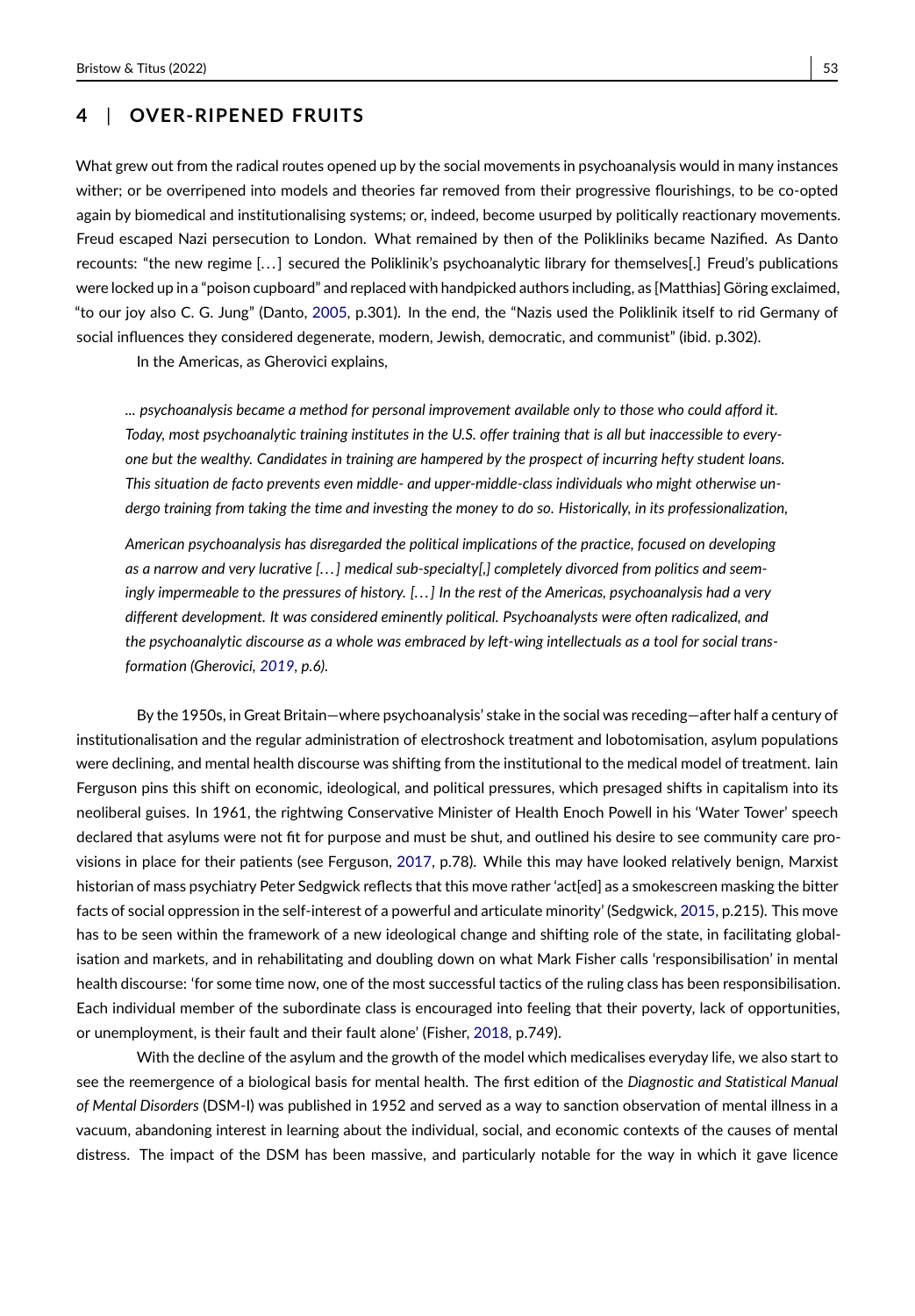to the pharmaceutical companies to respond to mental illness as something that can be fixed through medication. From SSRIs, Viagra, benzos, to sleep medication, big pharmaceutical companies offer a wide range of quick fixes that separate us from our troubles for a short while. Richard P. Bentall has argued that one should take into consideration that the pharmaceutical industry's main purpose is to make money for its shareholders. Drug companies are no more driven by the desire to do good than the manufacturers of auto-mobiles, canned soup or other household products' (Bentall, [2009,](#page-16-2) p.197). It is clear that those early methods of social control as demonstrated in religion and the asylum system are at work also in the biomedical model. Premonitorily, Freud had articulated, in relation to the policy of United States Prohibition, and to sleeping pills dependency—linking religious and narcotic experience in an echo of Karl Marx, who had famously declared religion the opiate of the masses—in *The Future of an Illusion* (1927):

*It is certainly senseless to begin by trying to do away with religion by force and at a single blow. Above all, because it would be hopeless. The believer will not let his belief be torn from him, either by arguments or by prohibitions. And even if this did succeed with some it would be cruelty. A man who has been taking sleeping draughts for tens of years is naturally unable to sleep if his sleeping draught is taken away from him. That the effect of religious consolations may be likened to that of a narcotic is well illustrated by what is happening in America. There they are now trying—obviously under the influence of petticoat government—to deprive people of all stimulants, intoxicants, and other pleasure-producing substances, and instead, by way of compensation, are surfeiting them with piety. This is another experiment as to whose outcome we need not feel curious (Freud, [2001a,](#page-17-15) p.49).*

While we understand that various methods of pain alleviation are helpful for people, we believe that centering the medical model in a vacuum is unhelpful in learning about the individual's sexual and social conditions, which may organise their libido, neuroses, and anxieties. Yet, in the latter half of the twentieth century, and into our own, it is precisely models predicated on vacuous diagnosis and prescription that have come to predominate.

Alternatively, on the fringes, since the 1950s there have been multiple initiatives, projects, thinkers, theories, new and adapted forms of therapy and psychological practice that challenged the carcero-biomedical and neoliberal edifices of administration. To name a few, and alight on a couple within them: in France, Jean Oury founded the experimental clinic *La Borde* in 1953, which enacted policies of democratic centralism for its running, and divided labour, and roles, between its staff and inpatients; Félix Guattari worked there, and was a favourite among the residents. In collaboration with Gilles Deleuze, he would later come to theorise a significant challenge to the psychoanalytic establishment known as schizoanalysis, which revised its family-oriented and overly oedipalised bases.

In Great Britain, from the late 1950s onwards, R. D. Laing's radical reassessments of psychiatry had widereaching effects, based precisely on premises of deinstitutionalisation and demedicalisation; in 1965, with David Cooper (who coined the term 'anti-psychiatry' for the movement, which stuck, although it was met with ambivalence by Laing) and others, he founded the Philadelphia Association, which set up community therapeutic houses, versions of which still run today as well as the organisation offering trainings in psychotherapy. Laing and his endeavours prompted much inspiration, and projects and groups sprang up, such as People, Not Psychiatry (set up in 1969 by Michael Barnett), and the Red Therapy Collective, which ran in the 1970s and was set up by members of various radical left groups, and political parties—including the revolutionary socialist feminist organisation Big Flame, the Communist Party of Great Britain, and the then International Socialists—and was influenced by the ideas of Freud, Reich, and Laing, in particular, amongst others. Their history provides an interesting case study of how the antinomies that we began with, and have highlighted throughout—those tensions that reside within questions as to whether psychology, broadly, is *individual* or *social*, 'by nature'—played themselves out in the attempt to reconcile socialist politics with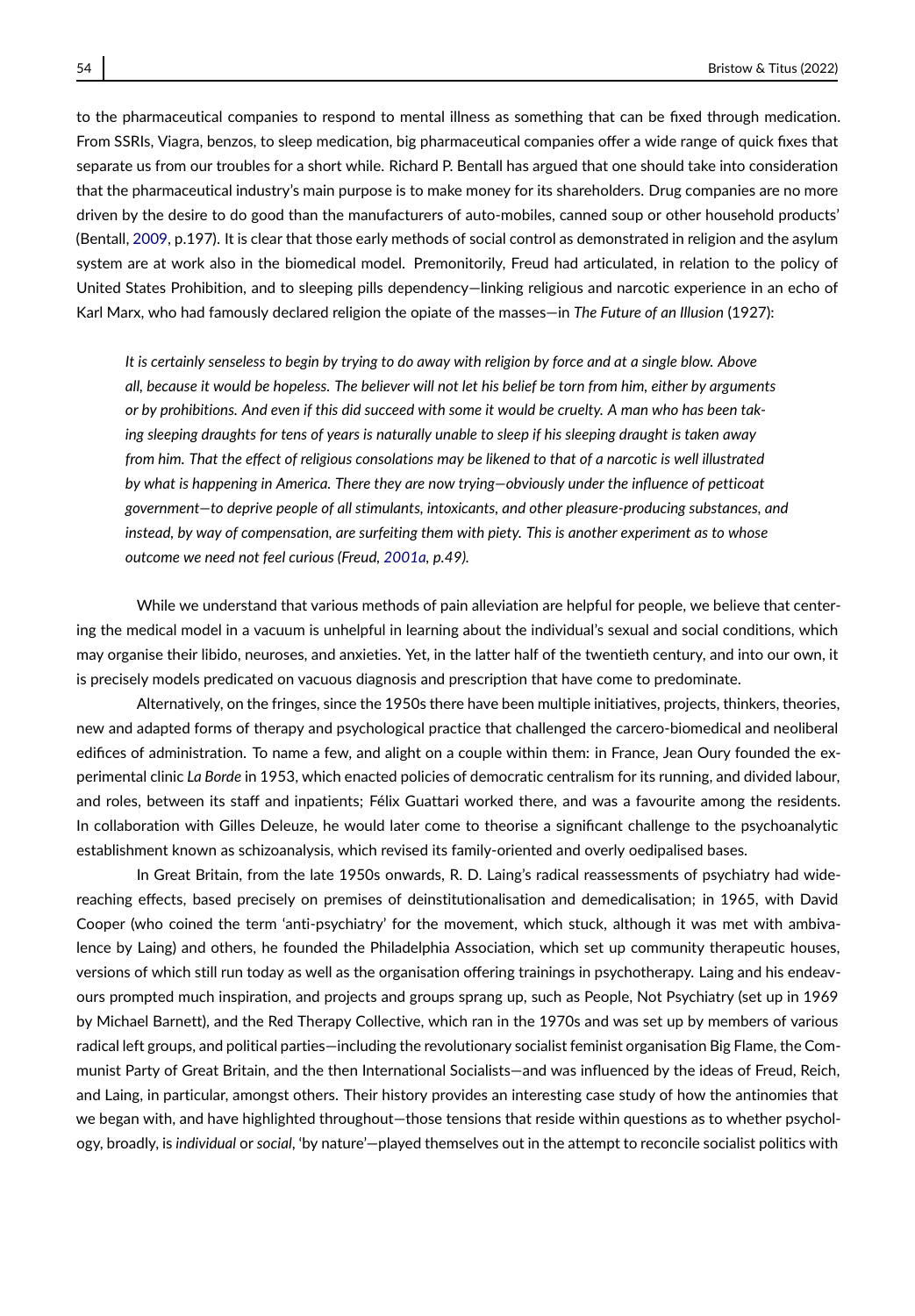therapeutic practices. The pamphlet the collective produced in 1978 is an extraordinary and energising document, and ventures perspicacious analyses of "the ideology of capitalist society, [which,] in the guise of bourgeois psychology, tries to persuade us that emotional and mental problems are just in our individual psyches, and that they are separate and different from health problems, economic problems, social, spiritual or political problems" (Red Therapy Collective, [1978,](#page-19-16) p.10), as well as offering testament to the therapeutic effects of these: one member claiming to have learned that "what I thought to be my own personal problems and experience were in fact the very fibre of capitalism, and that revolutionary politics has as much to do with relations between myself and my parents as my relationships with bosses. Every time I work on a so-called 'personal' problem I feel closer to those around me and feel the Marxism that before I just understood" (ibid. p.51). Yet, throughout, there is an almost tragic sense of the project itself coming undone, as the tensions subsist and cause splits that are unable to be sutured, especially as repressed elements of its intentional structurelessness return, as is exampled in a testimony from the women's group:

*Several of us have been doing individual therapy; some are doing counselling or psychodrama courses to get some kind of formal qualification and to broaden our experience. Two of us are writing a book about self-help therapy for women. All this has brought up some tensions in the group (were some of us 'professionalising out' of the group? What about our commitment to free, non-professional, expertless therapy?) but partly we have come more to realise that you actually can't do therapy without any kind of teaching or knowledge – we learnt a lot from going to occasional led groups at the beginning; now we are continuing to learn from widening sources (individual therapy, courses) and are exploring new ways of sharing our own experiences and knowledge with more women (ibid. p.43).*

Much of the anti-psychiatriy movements, and their happenings, were catalogued in the USA by The Radical Therapist Collective (formed in 1970)—who operated under a manifesto which railed against how "therapy today has become a commodity, a means of social control" (The Radical Therapist Collective, [1971,](#page-19-17) p.xvi)—in the journal that they set up, *The Radical Therapist*, which published between 1970 and 1972. From the 1970s onwards, radical thinkers such as Joel Kovel were not only re-envisioning the meeting ground between psychoanalysis and politics, but also restructuring avenues in its intersections with psychology, a tradition which continues to this day in the work of deconstructive approaches, critical and decolonial psychology, and discourse analysis (see, e.g., Kovel, [1978](#page-18-10) and [1988;](#page-18-11) Burman, [2017;](#page-17-16) Parker, [2015;](#page-18-12) Beshara, [2019\)](#page-16-3).

Early in 2021, the Freud Museum in London hosted the first part of the landmark conference "Psychoanalysis for the People: Free Clinics and the Social Mission of Psychoanalysis" (which took its name from Freud's call for a 'psychotherapy for the people' in the 'Lines of Advance' paper). It brought together a huge host of psychotherapeutic practitioners; people involved in many contemporary projects that have grown out of socially oriented psychological frameworks; trainees; and newcomers alike. Ana Minozzo, in her review of the event, tallies the presenters, and the bodies they were representing, and provides a heartening description of a Brazilian initiative, which is addressing structural physical and psychological violences in the country, through psychoanalytic means:

*Kwame [Yonatan], a young psychoanalyst and doctoral researcher, spoke on behalf of the [Margens Clínicas] collective, merging poetry, politics and a powerful overview of their work of listening, witnessing and mapping collective trauma in peripheric zones of São Paulo – from that of victims of state violence during the decades of military dictatorship in Brazil (from the 1960s to the 1980s), to recent victims of police violence. Psychoanalysis, there, operates as a dispositif of political and psychosocial reparation, framing their understanding of the interrelation of psychic suffering within 'social pathologies' and an elaboration, from a*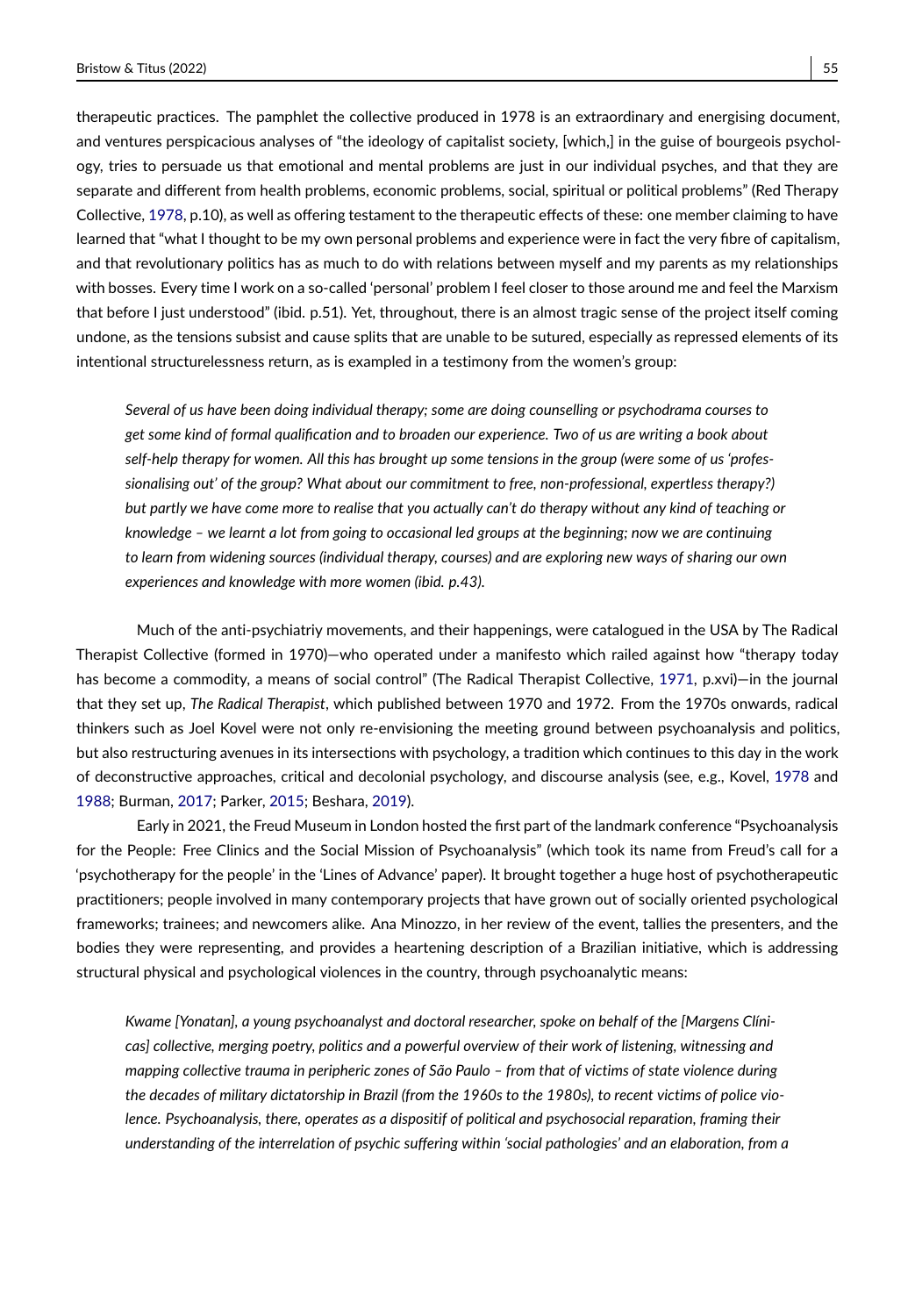#### *psychoanalytic clinical listening, of tools for tackling state violence (Minozzo, [2021\)](#page-18-13).*

It is a psychoanalytic project that offers some hope and form of reparation in adverse conditions. Under the neoliberal aegis, along with the investment in the medical model—and the rise of the 'happiness industry' that relentlessly promotes good mental health as a (bio)moral injunction—mental health problems have only been on the increase; in 2015, in Britain, mental health-related issues were found to have led to approximately 17.6 million days' sick leave and 181,600 who people unable to join the labour force because of their mental health (see Mental Health Foundation, [2016\)](#page-18-14). In the last decade, we have seen the government direct people to talking therapies. With the introduction of IAPT (Improving Access to Psychological Therapies) employment services, the task for the mental health practitioner has become "to support people using IAPT talking therapies by providing practical advice and interventions to help them retain or enter sustainable new employment" [\(NHS England \(A\)\)](#page-18-15). By working closely with the Department for Work and Pensions, the IAPT programme, which began in 2008, supports people using the service to find or stay in work. On their website they advise that, 'good work contributes to good mental health, and IAPT services can better contribute to improved employment outcomes' [\(NHS England \(B\)\)](#page-18-16). What is essentially a service to get people to talk about their pains and anxieties is in fact structured around getting people back into work, more often than not the very thing that exploits them and adds to illness in service-users. These services act in some ways as a form of conditioning, to increase willingness to return to exploitative and sometimes unsafe working conditions. In the IAPT model, the injunctions of the capitalist order are foregrounded: the emphasis on work, as *good*, for you (for us!), is based on the requirement of labour-power, and underwritten by social reproduction and exclusion. Under such conditions, the unconscious often resists, sometimes by becoming unproductive.

We as practitioners and theorists in the field should champion this form of resistance, not as something that gets in the way of healing, but rather as something that highlights what it is in our socio-economic conditions that incessantly attempts to thwart that process, in the service of productivity; we should not condone the ethos of mental health provisions—the over-ripened fruits of ego-psychological departures from psychoanalysis—that cynically and cyclically implement measures aimed only at rehabilitating the lapsed worker, and jump-starting their labour-power. Instead, in place of this, we should demand of mental health discourses and practices that they somehow facilitate desire, rather than occupy and define the position of the "supreme Good", the repudiation of which Lacan calls for in *The Ethics of Psychoanalysis* (Lacan, [2008,](#page-18-17) pp.218-222). In this manner, we should take heed from one of Freud's earliest pronouncements on the efficacy of psychoanalysis—that it might transform "hysterical misery into common unhappiness" (Breuer and Freud, [2001,](#page-16-4) p.305)—and, against the *happiness industry*, with its commanding moralism, advocate for something more like an *unhappiness commons*, recognising what we share, existentially and culturally, and how a coproductive form of therapy such as psychoanalysis can contend with not only individual misery, but social immiseration; and make demands, not only *of* the state, which so often devotes only shallow money, empty words, and burnt-out resources to an overwhelmed and undernourished sector, but also *for* a new type of state that recognises the necessity of autonomy in psychoanalysis; that might grant and fund this; and through which a properly *political psychology* can be worked towards.

#### **5** | **TOWARDS A POLITICAL PSYCHOLOGY**

<span id="page-14-0"></span>*What is characteristic of the two of them, Freud and Marx, is that they don't bullshit.*

*Jacques Lacan [5](#page-14-0)*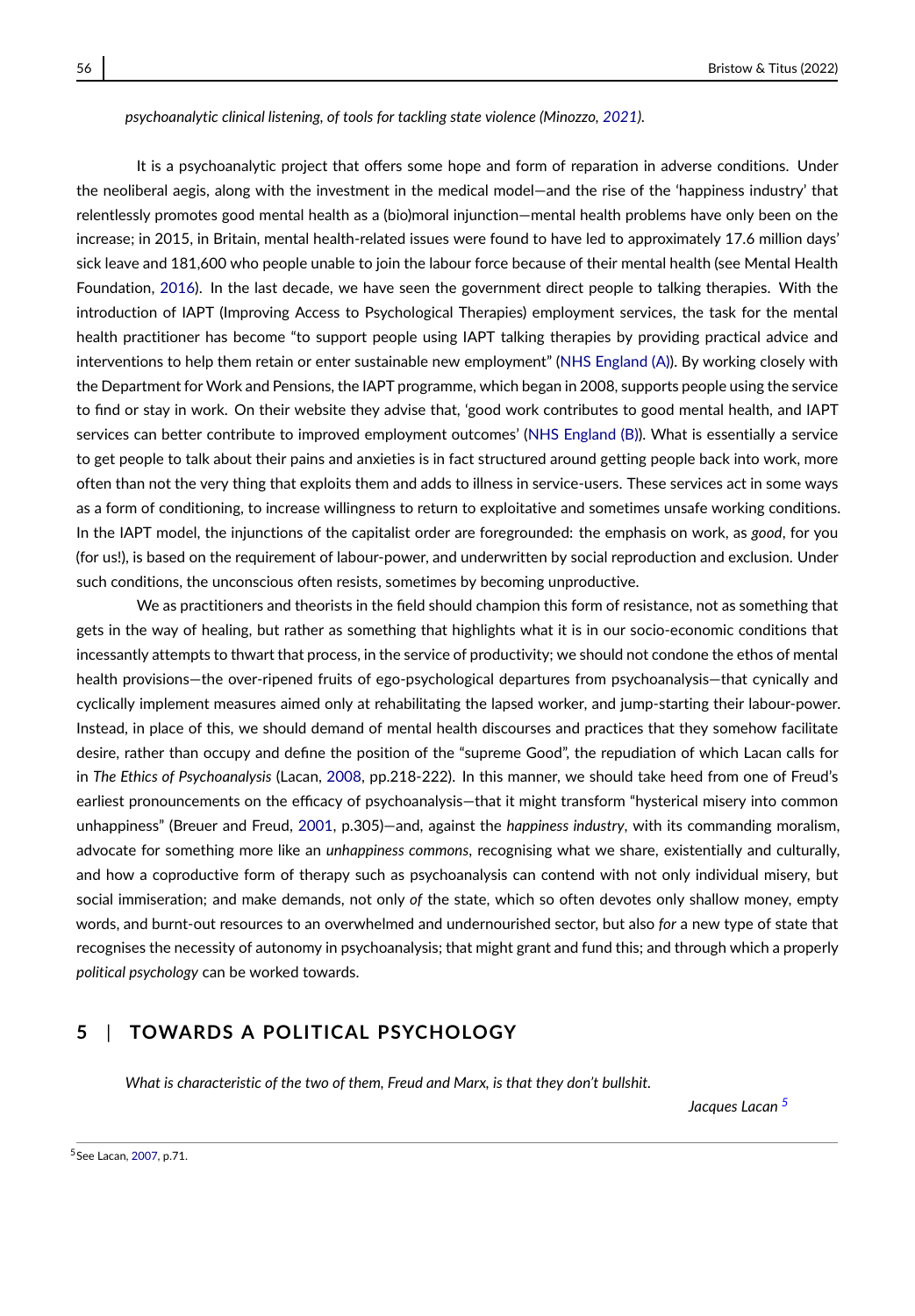Psychology, and its history, cannot be—nor should it be—suppressed or repressed by psychoanalysis. These strange bedfellows will always uncannily reemerge, and remerge, within, and into, one another. But what psychoanalysis can supplement psychology with is the taking-into-account of the social, and the individual in relation to it, which it has lacked throughout its history, through occasional unconscious oversight or often wilful obfuscation.

We have explored this possibility in part through what gets called 'Freudo-Marxism', which has a history as long—and sometimes as chequered—as psychoanalysis itself. Reich was there at its beginning, and we have tried to provide something of a historical materialist complement to his founding work, *Dialectical Materialism and Psychoanalysis* (1929), in which he proclaimed that "when we apply the methods of psychology, we should aim only at elucidating the more or less numerous intermediate links between the economic process and the actions of men within it" (Reich, [2012a,](#page-19-18) p.72), and in which he insisted throughout on the role of the social and familial in our psychological formation, and the necessity of the recognition of this by a psychoanalysis that acknowledges and attends to the psychosexual and psychosocial formations of the unconscious.

Without such, we are apt to fall prey to the vacuous biomoral injunctions to 'good health', so often in the service of the capitalist insistence on exploitation of labour for the service of goods and the accumulation of wealth. Freud was attuned to these risks. As he states in the introductory lectures, resisting the importation of the framework of existing society: "we can present society with a blunt calculation that what is described as its morality calls for a bigger sacrifice than it is worth and that its proceedings are not based on honesty and do not display wisdom. We do not keep such criticisms from our patients' ears, we accustom them to giving unprejudiced consideration to sexual [and—we add—social] matters no less than to any others" (Freud, [2001d,](#page-17-17) p.434). Further:

*You must not be surprised to hear that even the physician may occasionally take the side of the illness he is combating. It is not his business to restrict himself in every situation in life to being a fanatic in favour of health. He knows that there is not only neurotic misery in the world but real, irremovable suffering as well, that necessity may even require a person to sacrifice his health; and he learns that a sacrifice of this kind made by a single person can prevent immeasurable unhappiness for many others. If we may say, then, that whenever a neurotic is faced by a conflict he takes flight into illness, yet we must allow that in some cases that flight is fully justified, and a physician who has recognized how the situation lies will silently and solicitously withdraw (Freud, [2001c,](#page-17-18) p.382).*

Why; without having such attunements and analyses at our disposal, technocratic psychological standardisation can leave us with the type of robotism that Lacan so ticklishly describes in *Desire and Its Interpretation* (1958- 1959):

*When our colleague N\* mentions the hysteric's character, it is in order to say that everyone knows that an hysteric is incapable of loving. When I read things like that, I always want to ask the author, "And what about you? Are you capable of loving?" He says that hysterics are detached from reality – what about him? Doctors always talk as if they themselves were perfectly well ensconced in their boots, the boots of love, desire, will, and all that follows therefrom. Yet this is a very odd position, and we should have long since realized that it is a dangerous position. It is the kind of position that makes people adopt countertransferential stances owing to which they understand nothing about the patients with whom they work. This is the real in which we operate, which is why it is essential to articulate where desire is situated (Lacan, [2019,](#page-18-19) p.290).*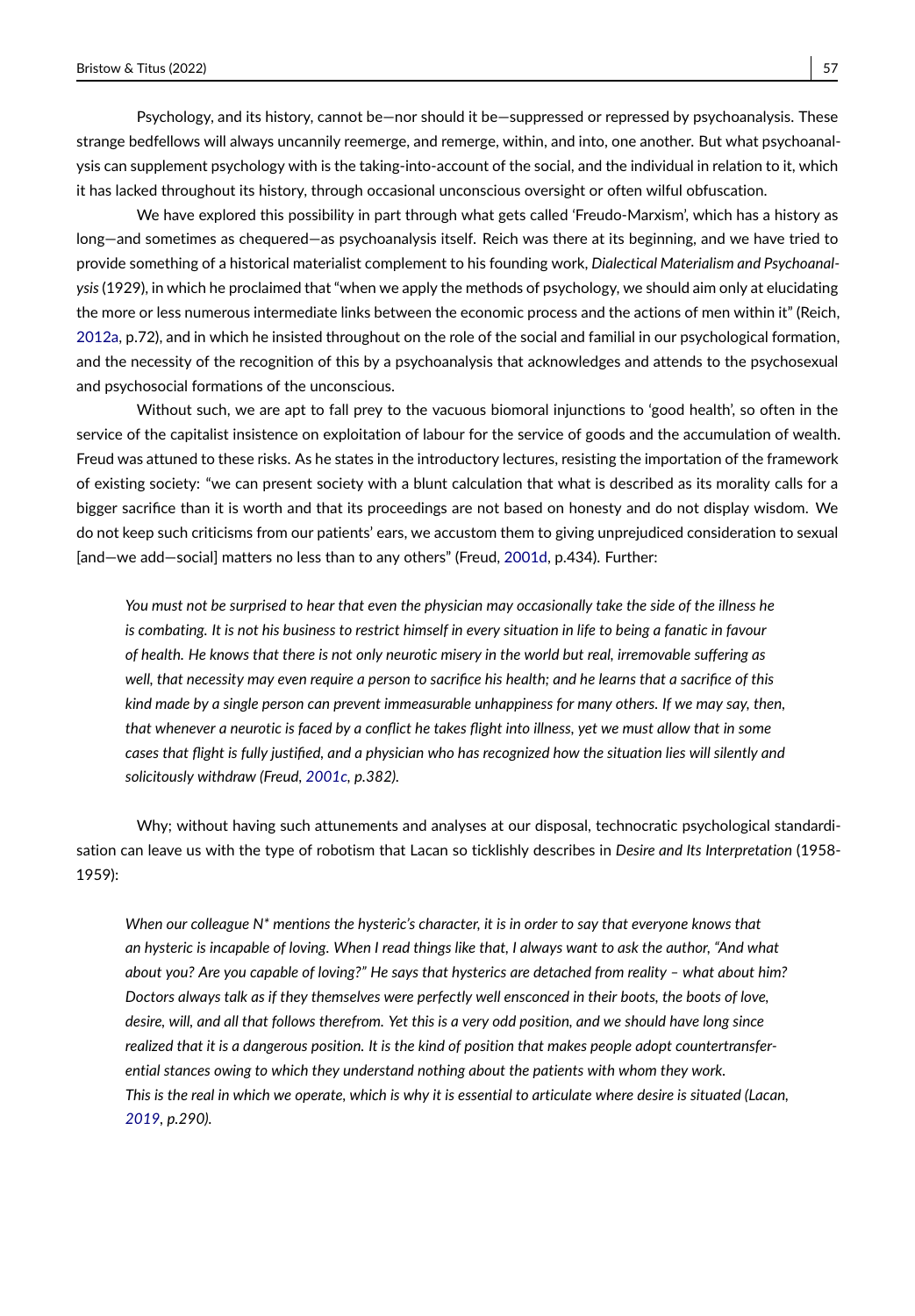Internal(ised) antagonisms within conditions of work, and the condition of the working class, have led the system under the capitalist modes of production to take mental health and illness a little seriously, yet its remorseless logic persists. Equally, the unconscious persists and insists, throwing a spanner in the works, and draws out—and draws attention to—our internal dissatisfactions with our external world, in which we often find ourselves trapped within systems of meaningless work and social structures of alienation. Perhaps in these moments the unconscious provides impetus to give us the courage to collectivise our antagonisms, through demands made of the state, of our workplaces, and of our social structures. Amongst others, the asylum-; the pharmacological-; the religious-; the conservative-psychoanalytic-; and so many psy- apparatuses employ ways of excluding people from engaging with the reasons for their (our) ailments. They often allow them (us) to cope with and accept things as they are. However, the unconscious, in its transgressive ways, speaks to, even for, people facing misogyny, racial and sexual prejudice, transphobia, ableism, labour exploitation, and other forms of oppression.

The mental health system at large has always focused on the individual, and insisted on *their* getting better. In this, the overmedicated may find themselves reinscribed as the problem that needs fixing, whilst work-related stress entails situations in which individuals are seen as hampering company performance and productivity, when leave-taking, or a change of pace, is needed. In this insistence, anxiety is wont to redouble.

For Lacan, anxiety can be radical, dangerous, and resistant, as a signal of the Real (that field in which we operate, *unknowingly*; and only from which we can situate desire, in its symbolic-imaginary environ). To end on Lacan's return to Freud, on anxiety:

*Freud indicates that anxiety was in some sense chosen to be the signal of something. Shouldn't we recognize here in this something the essential feature, in this radical intrusion, of something that is as Other to the living human being as the fact of passing over into the atmosphere? By emerging into this world where he must breathe, first and foremost he is literally choked, suffocated. This is what has been called trauma – there is no other – the trauma of birth, which is not separation from the mother but the inhalation, into oneself, of a fundamentally Other environment (Lacan, [2014,](#page-18-20) p.327).*

If Lacan describes the ego as employing the "armour of an alienating identity" (Lacan, [2001,](#page-18-21) p.5), we must carry this in mind as we approach the situation of desire, and the instance and insistence of agency, within the unconscious, through a psychoanalytic humility that exposes psychologies, bent on mastery, and that arm themselves through valorisation of the ego, to the disservice of the social and communal.

#### **references**

- <span id="page-16-2"></span>Bentall, R. P. (2009) *Doctoring the Mind: Is Our Current Treatment of Mental Illness Really Any Good?* New York: New York University Press.
- <span id="page-16-3"></span>Beshara, R. K. (2019) *Decolonial Psychoanalysis: Towards Critical Islamophobia Studies*. Abingdon: Routledge.
- <span id="page-16-1"></span>Bhattacharya, T. (2017) Introduction: Mapping social reproduction theory. In *Social Reproduction Theory: Remapping Class, Recentering Oppression* (ed. T. Bhattacharya). London: Pluto.
- <span id="page-16-4"></span>Breuer, J. and Freud, S. (2001) Studies on hysteria. In *The Standard Edition of the Complete Psychological Works of Sigmund Freud: Volume II (1893-1895): Studies on Hysteria* (eds. a. b. A. S. James Strachey, Anna Freud and A. Tyson). London: Vintage.
- <span id="page-16-0"></span>Bristow, D. (2021) *Schizostructuralism: Divisions in Structure, Surface, Temporality, Class*. Abingdon: Routledge.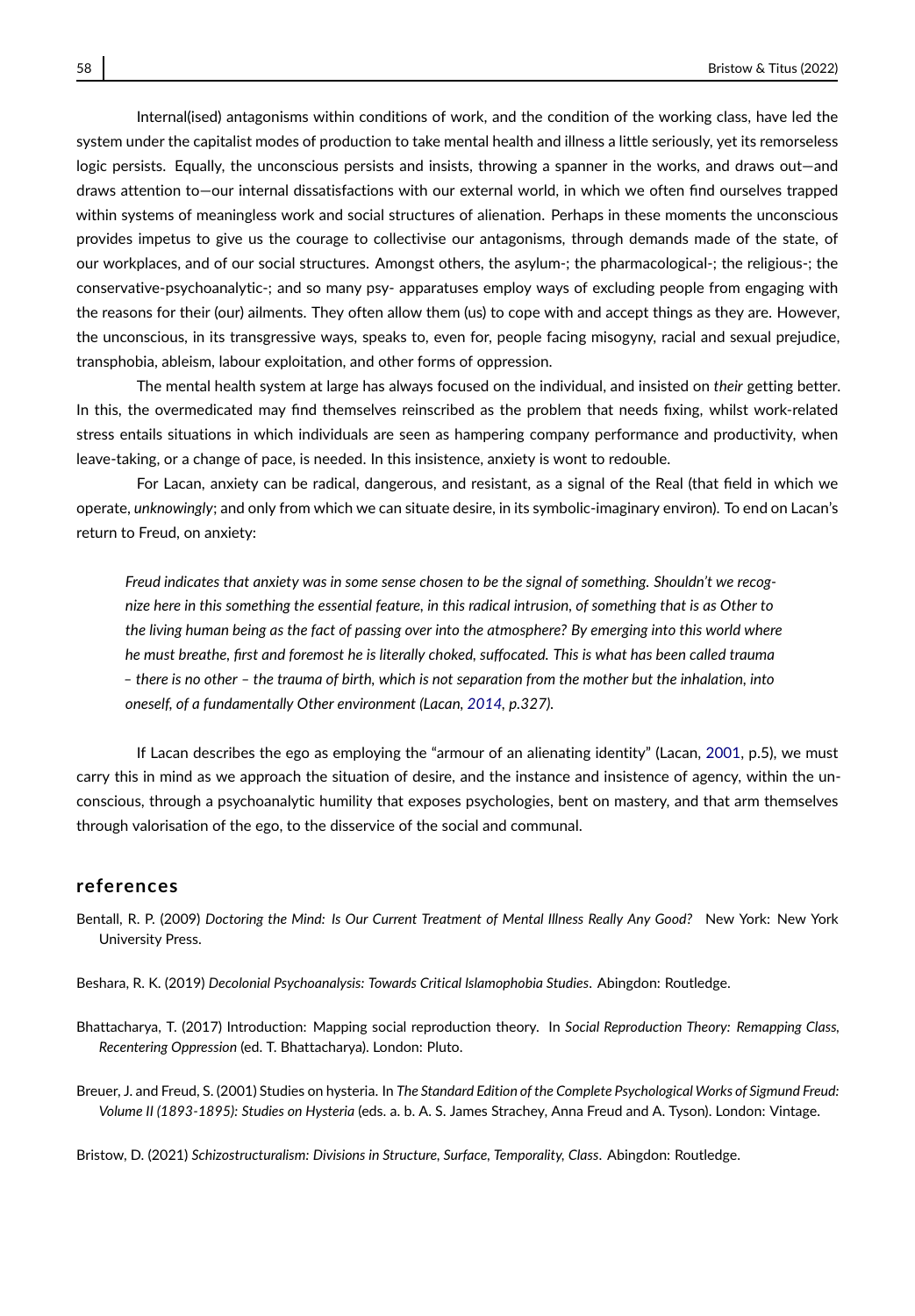- <span id="page-17-4"></span>Brooks, O. (2020) Looking like a foreigner: Foreignness, conformity and compliance in psychoanalysis. *European Journal of Psychotherapy Counselling.*, **22**, 9–29.
- <span id="page-17-16"></span>Burman, E. (2017) *Deconstructing Developmental Psychology [1994]*. Abingdon: Routledge.
- <span id="page-17-2"></span>Carretta, V. (2004) *Unchained Voices: An Anthology of Black Authors in the English-Speaking World of the 18th Century [1996]*. Lexington: University Press of Kentucky, expande edn.
- <span id="page-17-12"></span>Ching, C. C. (1980) Psychology in the people's republic of china. *American Psychologist*, **35**, 1084–1089.
- <span id="page-17-11"></span>Danto, E. (2005) *Freud's Free Clinics: Psychoanalysis and Social Justice, 1918-1938*. New York: Columbia University Press.
- <span id="page-17-0"></span>Deutscher, I. (2003) *The Prophet Unarmed: Trotsky, 1921-1929 [1959]*. London: Verso.
- <span id="page-17-6"></span>Engels, F. (1999) *The Condition of the Working Class in England [1845]*. Oxford: Oxford World's Classics.
- <span id="page-17-3"></span>Equiano, O. (2003) The interesting narrative of the life of olaudah equiano, or gustavus vassa, the african. written by himself [1789]. In *The Interesting Narrative and Other Writings* (ed. V. Carretta). London: Penguin Classics.
- <span id="page-17-9"></span>Fanon, F. (2021) *Black Skin, White Masks [1952]*. London: Penguin Modern Classics.
- <span id="page-17-5"></span>Ferguson, I. (2017) *Politics of the Mind: Marxism and Mental Distress*. London: Bookmarks.
- <span id="page-17-14"></span>Fisher, M. (2018) 'Good for Nothing' [2014]. In *K-punk: The Collected and Unpublished Writings of Mark Fisher (2004-2016)* (ed. D. Ambrose). London: Repeater.
- <span id="page-17-1"></span>Foucault, M. (2009) *History of Madness [1961]*. Abingdon: Routledge.
- <span id="page-17-15"></span>Freud, S. (2001a) The future of an illusion. In *The Standard Edition of the Complete Psychological Works of Sigmund Freud, Volume XXI (1927-1931): The Future of an Illusion, Civilization and Its Discontents and Other Works* (ed. A. S. A. T. James Strachey, Anna Freud). London: Vintage.
- <span id="page-17-7"></span>— (2001b) 'Lecture XVIII: Fixation to Traumas—The Unconscious'. In *The Standard Edition of the Complete Psychological Works of Sigmund Freud, Volume XVI (1916-1917): Introductory Lectures on Psychoanalysis (Part III)* (eds. A. S. James Strachey, Anna Freud and A. Tyson). London: Vintage.
- <span id="page-17-18"></span>— (2001c) 'Lecture XXIV: The Common Neurotic State'. In *The Standard Edition of the Complete Psychological Works of Sigmund Freud, Volume XVI (1916-1917): Introductory Lectures on Psychoanalysis (Part III)* (ed. A. S. A. T. James Strachey, Anna Freud). London: Vintage.
- <span id="page-17-17"></span>— (2001d) 'Lecture XXVII: Transference'. In *The Standard Edition of the Complete Psychological Works of Sigmund Freud, Volume XVI (1916-1917): Introductory Lectures on Psychoanalysis (Part III)* (ed. A. S. A. T. James Strachey, Anna Freud). London: Vintage.
- <span id="page-17-13"></span>— (2001e) 'Lecture XXXV: The Question of a Weltanschauung'. In *The Standard Edition of the Complete Psychological Works of Sigmund Freud, Volume XXII (1932-1936): New Introductory Lectures on Psycho-Analysis and Other Works* (ed. A. S. A. T. James Strachey, Anna Freud), 1932–1936. London: Vintage.
- <span id="page-17-10"></span>— (2001f) 'Lines of Advance in Psycho-Analytic Therapy' [1919]. In *The Standard Edition of the Complete Psychological Works of Sigmund Freud, Volume XVII (1917-1919): An Infantile Neurosis and Other Works.* (ed. A. S. A. T. James Strachey, Anna Freud). London: Vintage.
- <span id="page-17-8"></span>— (2001g) 'Papers on Technique'. In *The Standard Edition of the Complete Psychological Works of Sigmund Freud, Volume XII (1911-1913): Case History of Schreber, Papers on Technique and Other Works.* (ed. A. S. A. T. James Strachey, Anna Freud). London: Vintage.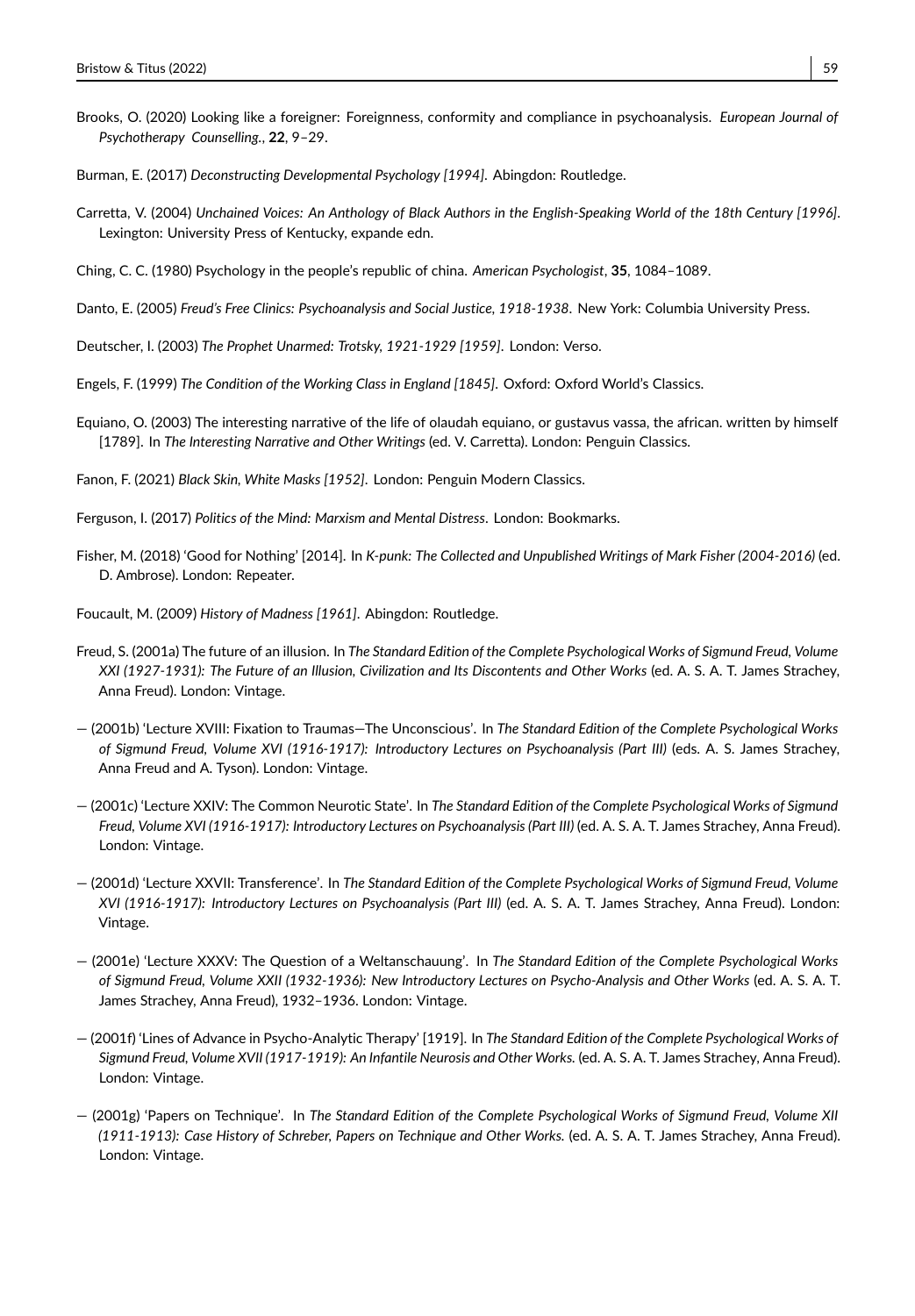- <span id="page-18-5"></span>Gao, Z. (2015) Pavlovianism in China: Politics and differentiation across scientific disciplines in the Maoist era. *History of Science: An Annual Review of Literature, Research and Teaching*, **53**, 57–85.
- <span id="page-18-1"></span>George, S. (2016) *Trauma and Race: A Lacanian Study of African American Racial Identity*. Waco, TX: Baylor University Press.
- <span id="page-18-8"></span>Gherovici, P. (2017) *Transgender Psychoanalysis: A Lacanian Perspective on Sexual Difference*. Abingdon: Routledge.
- <span id="page-18-3"></span>— (2019) 'Introduction'. In *Psychoanalysis in the Barrios: Race, Class, and the Unconscious* (eds. P. Gherovici and C. Christian). Abingdon: Routledge.
- <span id="page-18-2"></span>Jung, C. G. (1964) 'The State of Psychotherapy Today' [1934]. In *The Collected Works of C. G. Jung, Volume 10: Civilization in Transition.* New York: Princeton University Press.
- <span id="page-18-10"></span>Kovel, J. (1978) *A Complete Guide to Therapy: From Psychoanalysis to Behaviour Modification [1976]*. London: Pelican.
- <span id="page-18-11"></span>— (1988) *The Radical Spirit: Essays on Psychoanalysis and Society*. London: Free Association Books.
- <span id="page-18-9"></span>Lacan, J. (1981) 'preface to the english-language edition' [1976]. In *The Seminar of Jacques Lacan, Book XI: The Four Fundamental Concepts of Psychoanalysis [1964]* (ed. J.-A. Miller). New York: W. W. Norton.
- <span id="page-18-0"></span>— (1990) 'introduction to the names-of-the-father seminar' [1963]. In *Television: A Challenge to the Psychoanalytic Establishment [1974]* (ed. A. M. Denis Hollier, Rosalind Krauss). New York: Norton.
- <span id="page-18-21"></span>— (2001) *Écrits: A Selection [1966]*. Abingdon: Routledge Classics.
- <span id="page-18-18"></span>— (2007) *The Seminar of Jacques Lacan, Book XVII: The Other Side of Psychoanalysis*. New York: W. W. Norton.
- <span id="page-18-17"></span>— (2008) *The Seminar of Jacques Lacan, Book VII: The Ethics of Psychoanalysis, 1959-1960*. Abingdon: Routledge Classics, 1959-1960 edn.
- <span id="page-18-20"></span>— (2014) *The Seminar of Jacques Lacan, Book X: Anxiety [1962-1963]*. Cambridge: Polity.
- <span id="page-18-19"></span>— (2019) *The Seminar of Jacques Lacan, Book VI: Desire and Its Interpretation [1958-1959]*. Cambridge: Polity.
- <span id="page-18-6"></span>Lambe, J. (2019) Visible pleasure and sex policing: State, science, and desire in twentieth century cuba. In *Psychoanalysis in the Barrios: Race, Class, and the Unconscioous* (eds. P. Gherovici and C. Christian). Abingdon: Routledge.
- <span id="page-18-14"></span>Mental Health Foundation (2016) *Fundamental Facts About Mental Health 2016*. URL: [https://www.mentalhealth.org.uk/](https://www.mentalhealth.org.uk/publications/fundamental-facts-about-mental-health) [publications/fundamental-facts-about-mental-health](https://www.mentalhealth.org.uk/publications/fundamental-facts-about-mental-health).
- <span id="page-18-13"></span>Minozzo, A. (2021) Review of 'psychoanalysis for the people: Free clinics and the social mission of psychoanalysis'. *The Polyphony: Conversations Across the Medical Humanities*. URL: [https://thepolyphony.org/](https://thepolyphony.org/2021/02/23/review-of-psychoanalysis-for-the people-free-clinics-and-the-social-mission-of-psychoanalysis/)2021/02/23/review-of[psychoanalysis-for-thepeople-free-clinics-and-the-social-mission-of-psychoanalysis/](https://thepolyphony.org/2021/02/23/review-of-psychoanalysis-for-the people-free-clinics-and-the-social-mission-of-psychoanalysis/).
- <span id="page-18-15"></span>NHS England (A) () *(a) Employment Advisors in Improving Access to Psychological Therapies (IAPT) service at Let's Talk-Wellbeing*. Employment Advisors in Improving Access to Psychological Therapies (IAPT) service at Let's Talk-Wellbeing. URL: [https://www.england.nhs.uk/mentalhealth/case-studies/employment-advisors-in-improving-access](https://www.england.nhs.uk/mental health/case-studies/employment-advisors-in-improving-access-to-psychologicaltherapies-iapt-service-at-lets-talk-wellbeing/)[to-psychologicaltherapies-iapt-service-at-lets-talk-wellbeing/](https://www.england.nhs.uk/mental health/case-studies/employment-advisors-in-improving-access-to-psychologicaltherapies-iapt-service-at-lets-talk-wellbeing/).
- <span id="page-18-16"></span>NHS England (B) () *Adult Improving Access to Psychological Therapies programme*. Adult Improving Access to Psychological Therapies programme. URL: <https://www.england.nhs.uk/mental-health/adults/iapt/>.
- <span id="page-18-12"></span>Parker, I. (2015) *Psychology After Discourse Analysis: Concepts, Methods, Critique*. Abingdon: Routledge.
- <span id="page-18-7"></span>— (2017) *Revolutionary Keywords for a New Left*. Alresford: Zero.

<span id="page-18-4"></span>Proctor, H. (2020) *Psychologies in Revolution: Alexander Luria's 'Romantic Science' and Soviet Social History*. Cham: Palgrave.